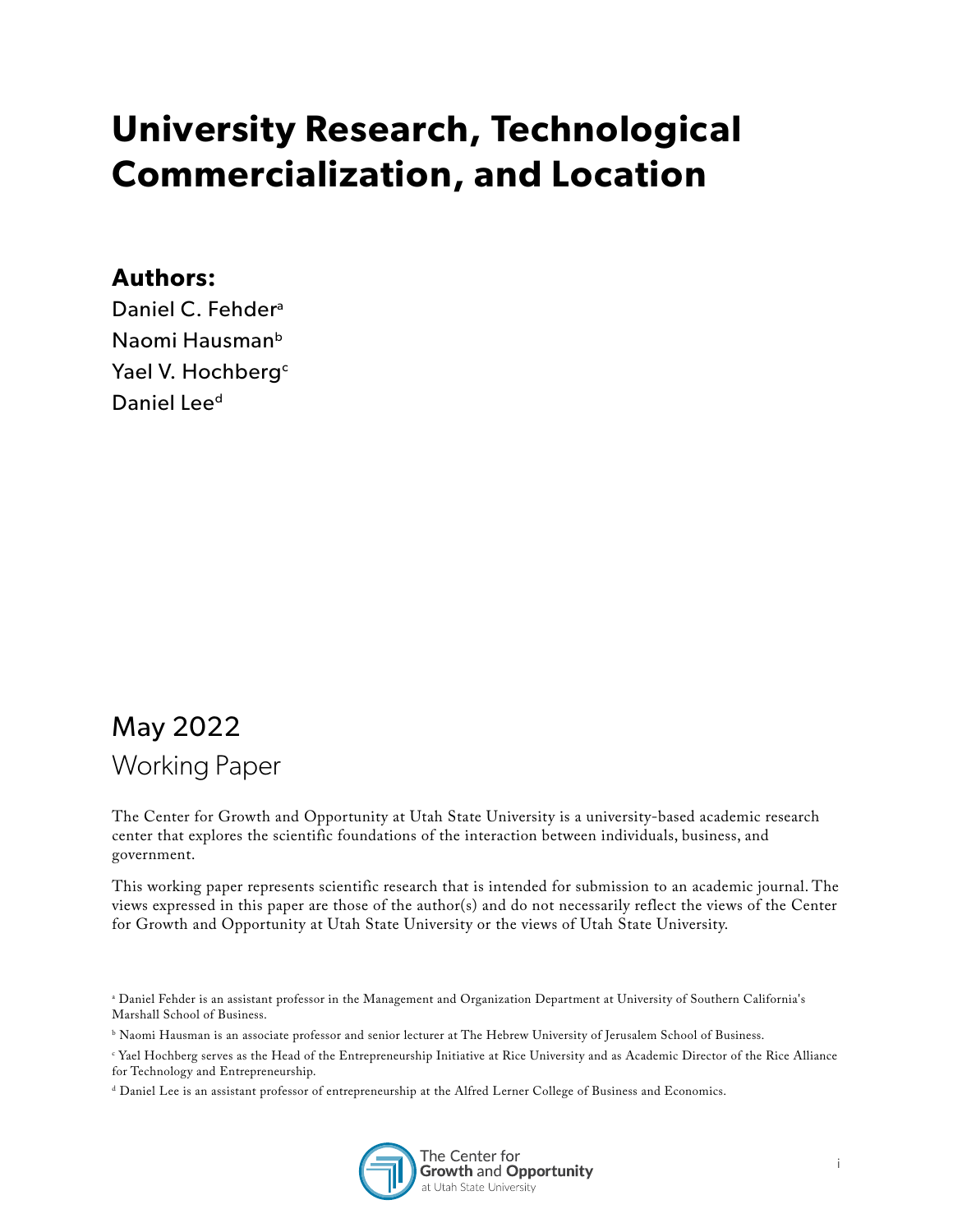## **Abstract**

While universities are key sites for the development of new and innovative ideas, translating basic research into commercial products and companies is not so straightforward. The frequency and extent of commercialization of basic research findings varies significantly across universities. In this paper, we examine how commercialization of university-based research depends on the region in which the university sits. We merge data from the Association of University Technology Managers on licensing, spinoffs, and revenues with features local to the university, such as industry mix and availability of entrepreneurial finance. We find that being in a city significantly increases university commercialization outcomes, even after accounting for a robust slate of controls.

**JEL classification:** I23, L24, O3

**Keywords:** Agglomeration, Factor Markets, Research Universities, Economic Geography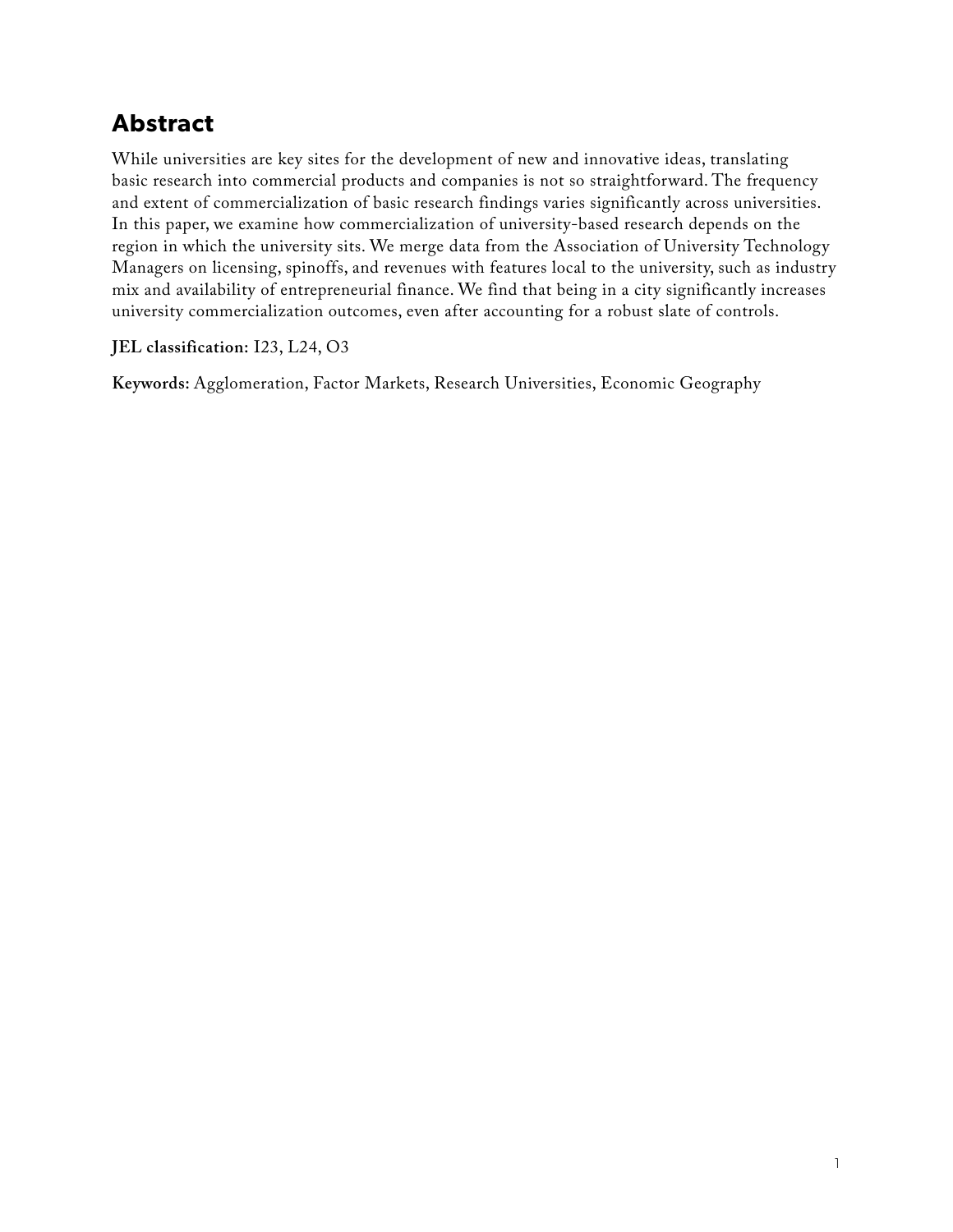## **1. Introduction**

The share of the federal budget spent on research is lower than it has been in over four decades (Hourihan and Parkes, 2019). Given this funding slowdown, policymakers and university administrators are increasingly interested in commercializing the basic research coming out of universities. From the university perspective, commercialization, whether through licensing to large corporations or building new startups with the potential for growth, is seen as a potential route to recouping the costs of funding research and protecting intellectual property (IP) related to basic-research findings. From policymakers' perspective, interest in tangible results from federally funded research has increased as budgets available to support basic research have decreased. Policymakers are increasingly asking where and how a dollar of federal research funding can be most effective in generating new commercial products.

However, the frequency, extent, and quality of commercialization varies significantly across universities. In this paper, we examine how the commercialization of university findings depends on features of the local ecosystem beyond the research itself. In particular, we ask how and to what extent commercialization of university-based research and IP stems from the university's campus setting. In other words, does being in a city increase commercialization? Is proximity to local markets, including private equity, critical to the commercialization production function? Do these markets serve to enhance the commercialization of research findings and technology transfer out of the university and into the economy at large, or is commercialization agnostic to the location where the research is produced?

To answer these questions, we utilize data from the Association of University Technology Managers (AUTM), which provides an unbalanced panel over time with detailed data on university disclosures, patenting, licensing, spinouts, and revenues. The AUTM database hosts a wealth of information, including data on startups, funding, staff size, legal fees, patent applications filed, and royalties earned.

In this paper, we relate these measures of commercialization to features of the local economy, including cityhood, by merging the AUTM database with population information on student and faculty size as well as city and county population and other demographic variables related to features of the city or region in which the university sits. These variables include industry mix and clustering, firm-size distribution, availability of entrepreneurial finance, and other entrepreneurial infrastructure. In doing so, we describe the heterogeneity of commercialization outcomes by a variety of parameters of policy interest. We find that being in a city significantly and substantially increases commercialization outcomes by a variety of metrics. This finding is robust to a wide variety of specifications.

To assess whether market proximity has a real effect on commercialization, we must first disentangle the complication that cities and the universities located in them have undoubtedly influenced each other and evolved together. Features of a university, such as a large medical center, might affect the development of the city and the choice of industries within it. Thus, a city in which a university with a large medical school is located likely has different industries and features from a city in which a similar-quality university with no medical school is located. To that end, we address the potential endogeneity inherent in our research question in three main ways.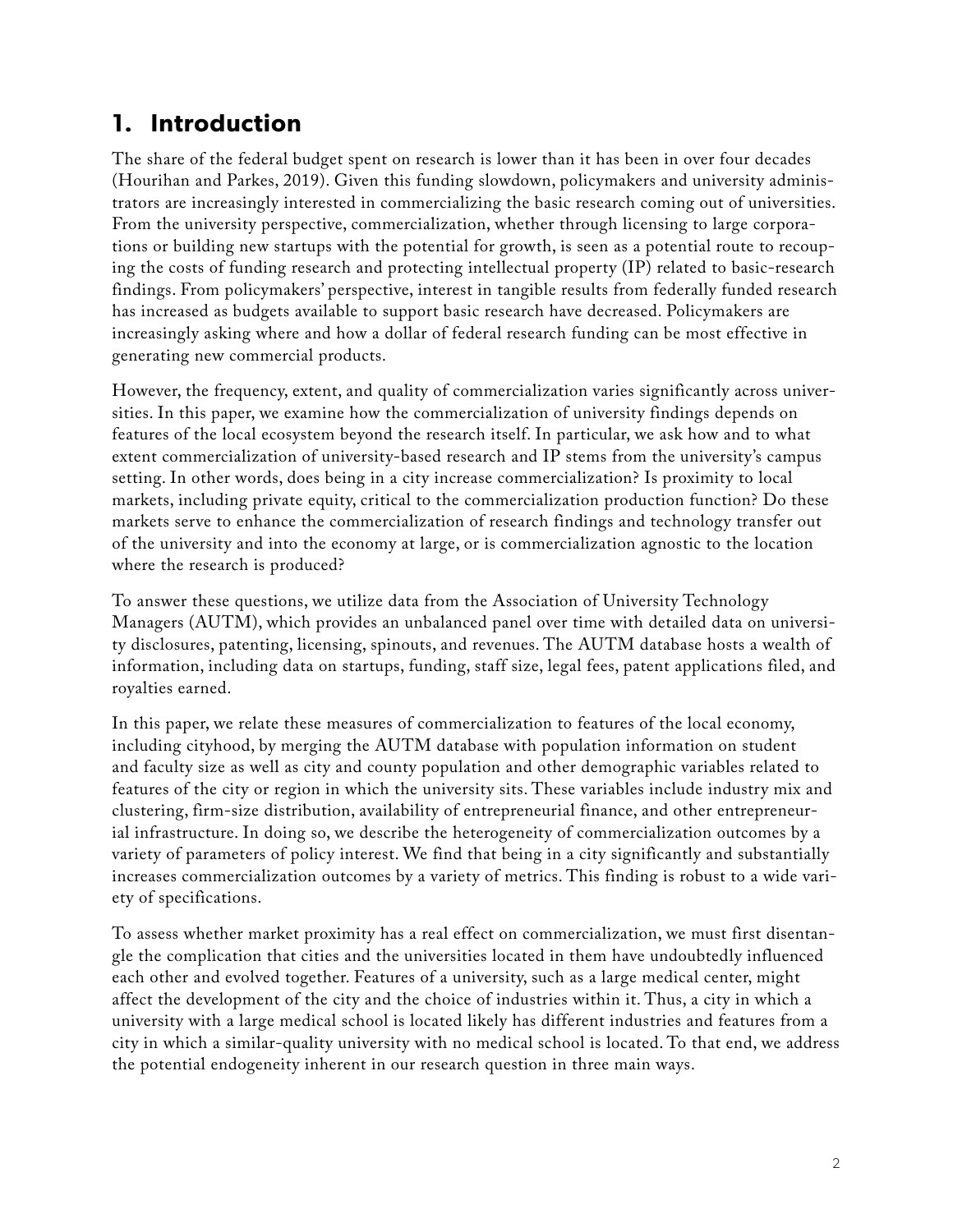First, we control for potential confounds using several county-level covariates that potentially influence commercialization. These covariates include GDP per capita, local educational attainment, and industry cluster strength (described in section 4). While it is true that universities in wealthier counties have stronger patterns of commercialization, city status remains an important factor even after controlling for these conditions.

Second and similarly, we repeat this approach with university-level covariates. Importantly, these covariates control for both contemporary university characteristics, such as whether there is a medical school, and characteristics related to the university's founding, such as a land-grant indicator. This strategy further speaks to the idea that universities and their locales evolve together. Notably, the concept of land-grant institutions originated during the Industrial Revolution, when engineering was emerging as an academic field. The original mission of land-grant institutions was to teach agriculture, mechanical arts, and military tactics—departments we might think of as more closely associated with contemporary patenting, R&D, and licensing (relative to the arts and humanities). Most land-grant colleges became large public universities, which tended to be located in rural settings rather than downtown campuses. Additionally, we combine both county- and university-level covariates in a "kitchen-sink" approach and obtain similar results.

Finally, we examine specifically how the local market for entrepreneurial finance impacts commercialization by evaluating the supply and presence of venture capital within a city using a standard approach in the literature: whether local funds had recently closed when the NASDAQ crashed in 2000 (Hochberg, Serrano and Ziedonis, 2018). Since venture capitalists (VCs) have heterogeneous fundraising cycles, the extent to which local funds were cash constrained following the crash is essentially random. By exploring the commercialization of university IP when investors are otherwise and coincidentally cash constrained, we can comment on the mechanisms through which cityhood impacts commercialization.

We find that city-based universities experience more commercialization of their research and IP, even after controlling for local and university-specific factors. Further, from our difference-in-differences estimates, we posit that an important mechanism behind this increased commercialization is access to *new* deal flow. This finding is important because one pattern that continues to emerge from the data is the uneven nature of university commercialization, with a small number of "superstar" universities comprising a great deal of the commercial activity.

Moreover, given that much university placement can be viewed as "historical accident," we are able to provide convincing estimates on the extent of this commercialization, using our three preferred outcome variables: licenses and options executed, gross licensing income, and new startups initiated.1 Our most conservative estimate suggests that being in a city is not only statistically significant, but economically significant as well, netting the university an additional \$2.6 million annually in licensing revenue. We discuss this economic impact further in section 7.

University inventions are an important way of transmitting knowledge into the economy ( Jaffe, 1989) and understanding the different mechanisms by which transmission occurs is important to understanding technology creation and economic growth. Understanding how regional factors affect the ability to commercialize has the potential to inform interventions aimed at increasing commercialization of basic-research findings. Henderson, Jaffe and Trajtenberg (1998) note a dramatic increase (15x) in university patenting in the years 1965–92. Yet the extent to which this

<sup>1</sup> To ease exposition, we interchangeably refer to university-initiated startups and spinoffs.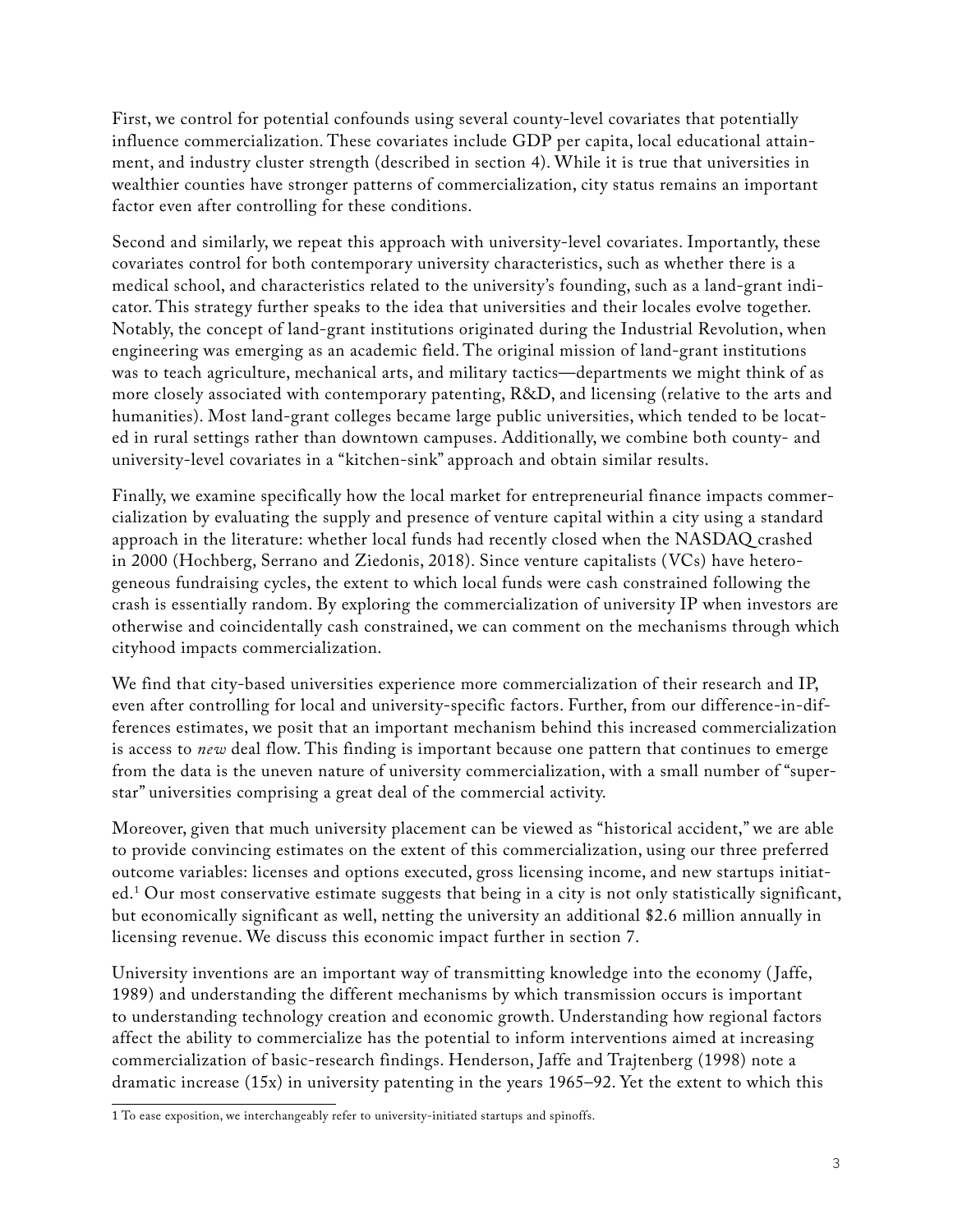shift in patenting strategy has led to increased commercialization remains an open question. Our study hopes to bring new insights in this space that explore the trade-off inherent in the commercialization of university properties. In doing so, we further comment on the extent of agglomeration benefits to universities.<sup>2</sup>

To that end, our study is not limited to the mere impact of cityhood. Instead, we view it through the lens of Krugman (1998), who reviews the modeling approach of "the new economic geography." Krugman notes that a "large local market creates both 'backward linkages'—sites with good access to large markets are preferred locations for the production of goods subject to economies of scale—and 'forward linkages'—a large local market supports the local production of intermediate goods, lowering costs for downstream producers." Here, we suggest that the combination of research university and local markets key to the production of commercialization is critical to developing basic-research findings and university IP into salable goods and, in turn, economic welfare. Krugman further notes how "historical accident" can shape economic geography—such as the placement of research universities, often through the land-grant process. Accordingly, this work has implications not only for theory, but also urban policy and its role in higher education.

This paper proceeds as follows: Sections 2 and 3 present a literature review and institutional context; section 4 describes the data; sections 5 and 6 present methods and results; section 7 discusses the policy implications, and a final section concludes.

#### **2. Literature Review**

Developing new knowledge brings to bear questions of industry mix, agglomeration, and the contention between localization and urbanization economies of scale. Localization economies are external to the firm but internal to its industry, while urbanization economies are external to the firm and industry but internal to the city (Lee and Hwang, 2014). While the agglomeration literature is vast, the implications for the knowledge economy are not so straightforward, having not only theoretical importance, but also the ability to speak to urban policy directly. For example, Hollar (2006) notes that "findings of substantial localization economies suggest that policies which raise industrial diversity increase congestion costs without increasing productivity, thereby limiting growth."

Early work on agglomeration found localization to be much more significant in "heavy" industries, such as steel and iron production (Nakamura, 1985). Henderson (1986) also finds general evidence of localization economies in heavy industry, but notes the limitations of these scale effects and posits that specialization will exist primarily in small to medium-sized economies.

This limitation presents an opportunity for significant urbanization economies to exist, particularly with regard to university-based IP, which is typically situated in younger industries. Accordingly, the supporting evidence for these economies is necessarily more dynamic. Henderson et al. (1995) find that specialization does not encourage positive growth with technology industries. Duranton and Puga (2001) generalize this result, stating that new industries form in diverse cities, but move

<sup>2</sup> While not a complete welfare analysis, in this sense our paper is complementary to Boldrin and Levine (2002), which argues the potential downsides of intellectual property rights.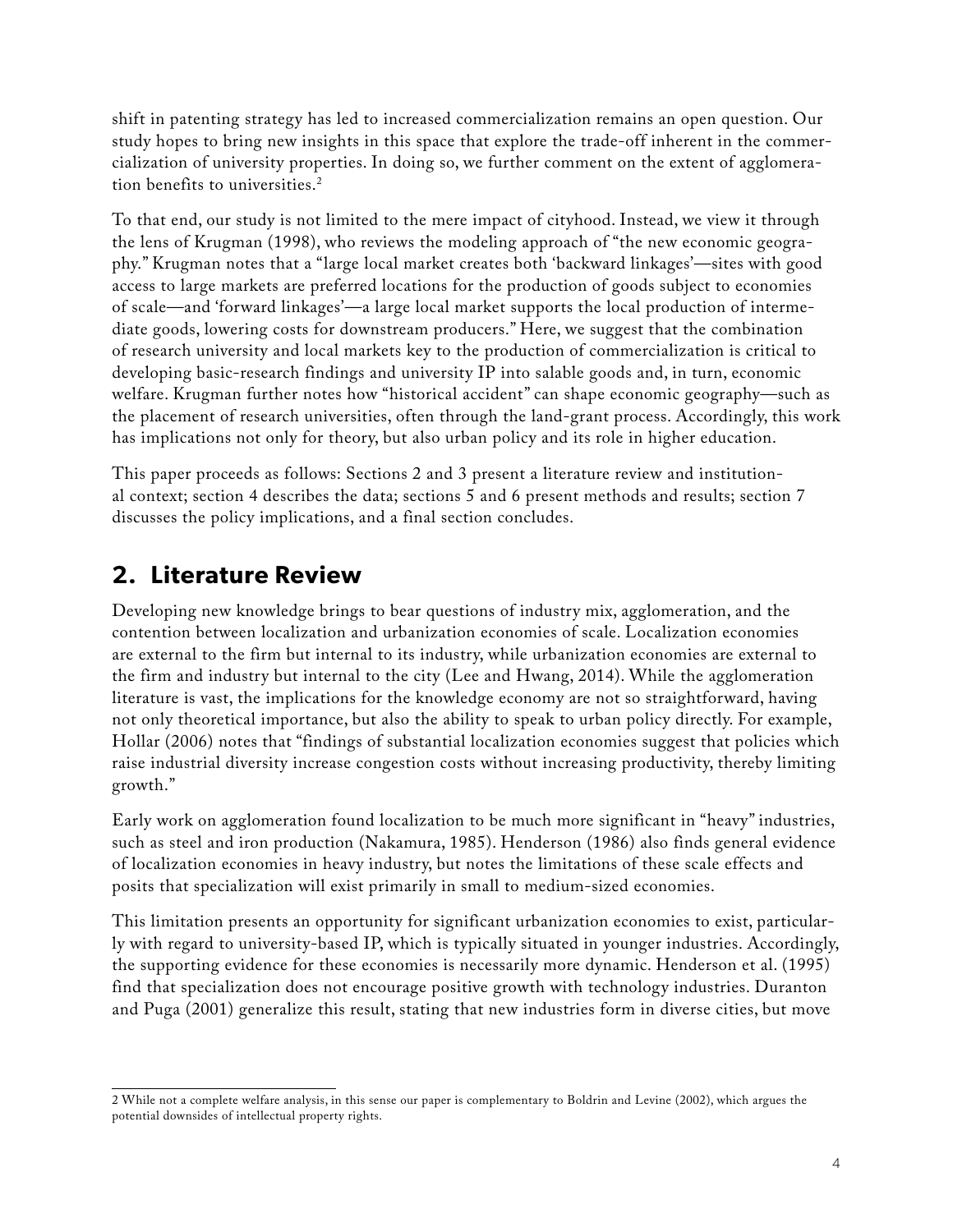to specialized cities after they mature. This finding is consistent with the high industrial diversity found in Silicon Valley, which is also a close home to many top universities and research labs and exhibits significant technology transfer.

But how do these agglomeration results drive the knowledge economy generally, and specifically how do they spur knowledge being commercialized out of universities? Broadly speaking, we know universities are economically important (Valero and Van Reenen, 2019, *inter alia*). Universities foment innovation and increases in human capital, and regions with universities are likely to experience increased economic growth. However, there are heterogeneous effects which bear further exploration. Put differently, while universities produce knowledge, there is an inherent trade-off in how this production (and subsequent commercialization of the product) agglomerates. On the one hand, universities often require large open spaces to build labs and industrial parks and to advance science more generally. On the other hand, universities require access to local factor markets to commercialize the knowledge they produce. This trade-off is further complicated by recent advances in web services that make both cloud computing and telecommuting cheaper and more accessible.

With an eye toward this trade-off, Rafferty (2008) examines university R&D in relation to the Bayh-Dole Act of 1980. The Bayh-Dole Act allows for the results of federally funded work to be patented. Since its passage, university commercialization and technology transfer have become more prominent, not only in the public eye, but also in the eyes of university administrations, as universities have increasingly sought out patenting and other commercial ends as ultimate results of their research output. Rafferty notes that although at first blush the act may seem to incentivize universities to alter research activities from basic to applied research, any changes to research input ultimately took place before the act's passage, suggesting the act followed the zeitgeist and not the other way around. Thursby and Thursby (2002) support this result by noting the growth in licensing is driven not uniquely by administrator behavior, but rather by a complex interplay of administration, faculty, and staff.

Regardless, commercialization of university IP remains important for at least four reasons. First, to reiterate: university inventions are an important source of knowledge spillovers ( Jaffe, 1989), and understanding the different mechanisms by which knowledge from different universities spills over is important to understanding technology creation and economic growth. Next, technology-transferred startups tend to locate nearby the institutions that spawn them, underscoring their importance for agglomeration benefits and local economic development (Zucker et al., 1998). To that end, technology-transferred startups also generate significant wealth through initial public offerings, and university inventors and provosts are interested in capturing this wealth (Di Gregorio and Shane, 2003).

Simply put, commercialization and technology transfer are important because (among other reasons) they spur private sector growth. However, the geographic factors that influence such growth are largely underexplored. Whereas other scholars have focused on the unique aspects of the university, we instead choose to focus on the features of the local economy and more broadly, placement therein. This is important to the extent that placement of a university is likely the result of historical accident. To the extent that university development and local economies are closely tied together, the question of where to put support dollars and other programmatic interventions is important to local policymakers.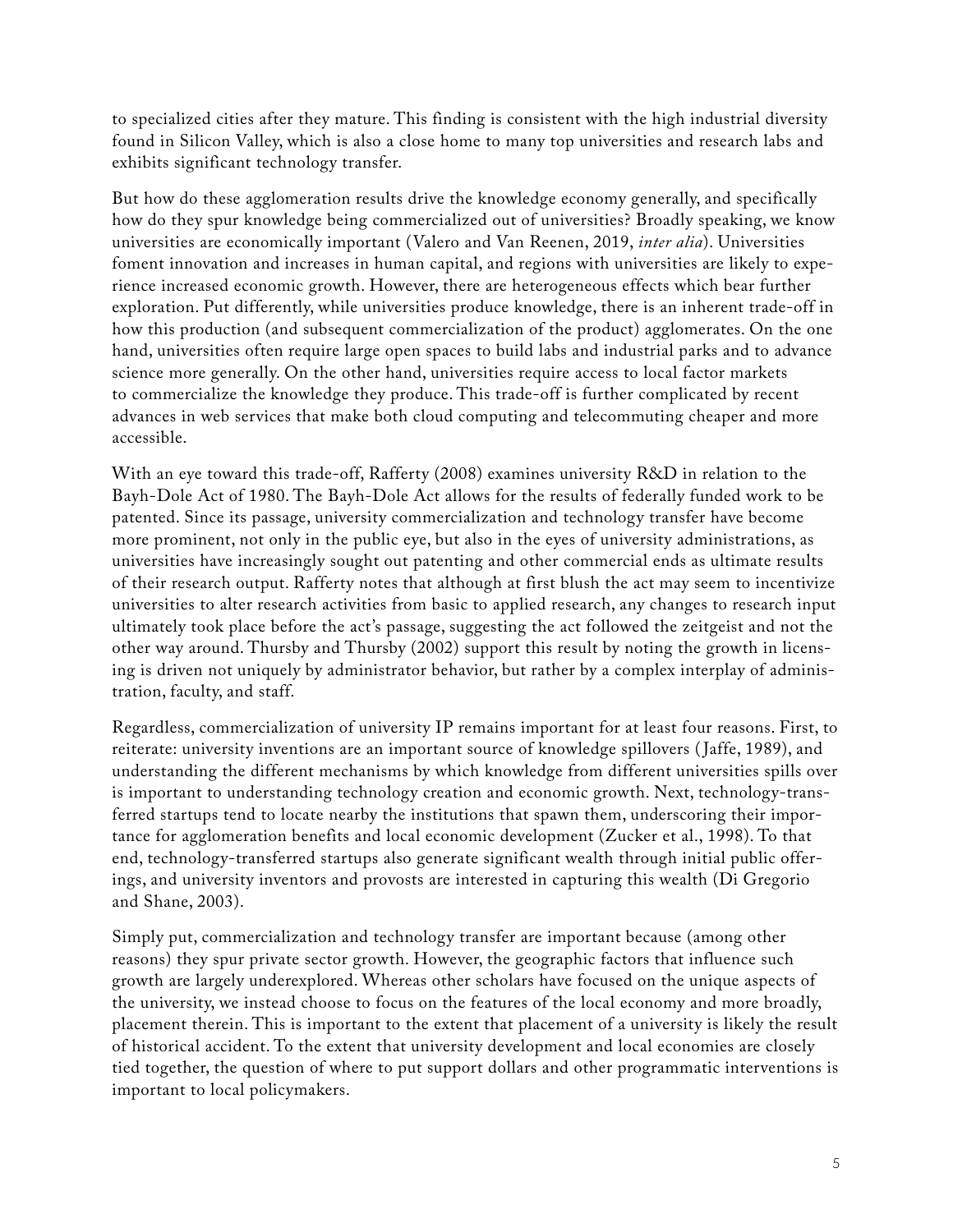## **3. Institutional Context**

To better understand these questions, however, we must first understand the context in which university commercialization takes place and how it works. The University of Texas Office of Technology Commercialization (OTC) describes the process in eight steps, but perhaps even more broadly, we can think of two subsequent processes: the development of research-based IP and bringing this IP to market.3

Research in university labs and offices can (and often *does*) lead to discoveries with potential commercial applications. To develop these applications, a lab or scientist must first reveal their discovery in a confidential invention disclosure form (the number of disclosures is reported to AUTM at year's end, as discussed further in section 4). After disclosure, Offices of Technology Transfer evaluate the potential of these inventions and discoveries and attempt to patent and further commercialize the viable ones.

Meanwhile, to bring inventions and discoveries to market, Offices of Technology Transfer identify possible companies, entrepreneurs, and investors as potential partners in commercialization. Licensing agreements are negotiated with the interested parties. Importantly, these agreements delineate the level of involvement from both the university and respective inventors moving forward. As a final step, the IP is commercialized, including (but not necessarily limited to) terms of distribution, compensation, royalties, and equity. Colyvas et al. (2002) present compelling case studies of the technology-transfer process across a variety of industries.

Competing models of this process of university commercialization motivate our question on the role and relative importance of collocating within a city. Some view the process more as a formal progression from idea generation to patenting to rights transfer, while others view it more as an informal sequence of networking arrangements (Harmon et al., 1997). The former model, described by Parker and Zilberman (1993) as "unshielded innovation," emphasizes the foundational role of basic research. Thus, to spur commercialization, this model would seem to support policy interventions such as increased lab space and place less emphasis the role of the city, where lab space is expensive. Indeed, evidence exists for knowledge spillovers across universities, stressing the role for dispersion. Meanwhile there is little support for early entrants having improved patenting outcomes (Mowery, Sampat, and Ziedonis, 2002). The latter model of networking is less about the basic research and instead underscores long-term relationships. Similar networking models (e.g., Arzaghi and Henderson, 2008) note the strong agglomeration benefits to productivity and thus underscore the importance of cityhood.

However, evidence on the benefits of agglomeration for university-based IP is inconclusive. On the one hand, science parks and incubators seem to have underperformed in terms of producing innovation in recent years (Phan et al., 2005; Lerner 2012). On the other hand, while university interactions with science parks may be more limited than it might seem, university-affiliated technology firms seem to have growth and employment advantages relative to other developing firms (Lindelöff and Löfsten, 2004). Regardless, the interactions are complex and further research is required, and while there is some evidence that cities support innovation (broadly defined), and more specifically that industrial diversity supports innovation (Feldman and Audretsch, 1999), the impact of city-based colleges and universities (relative to their suburban and rural counterparts) remains underexplored.

<sup>3</sup> Those eight steps are: Research, Disclosure, Assessment, Patenting, Prospecting, Negotiation, Licensing, Revenue and Commercialization (OTC, 2016)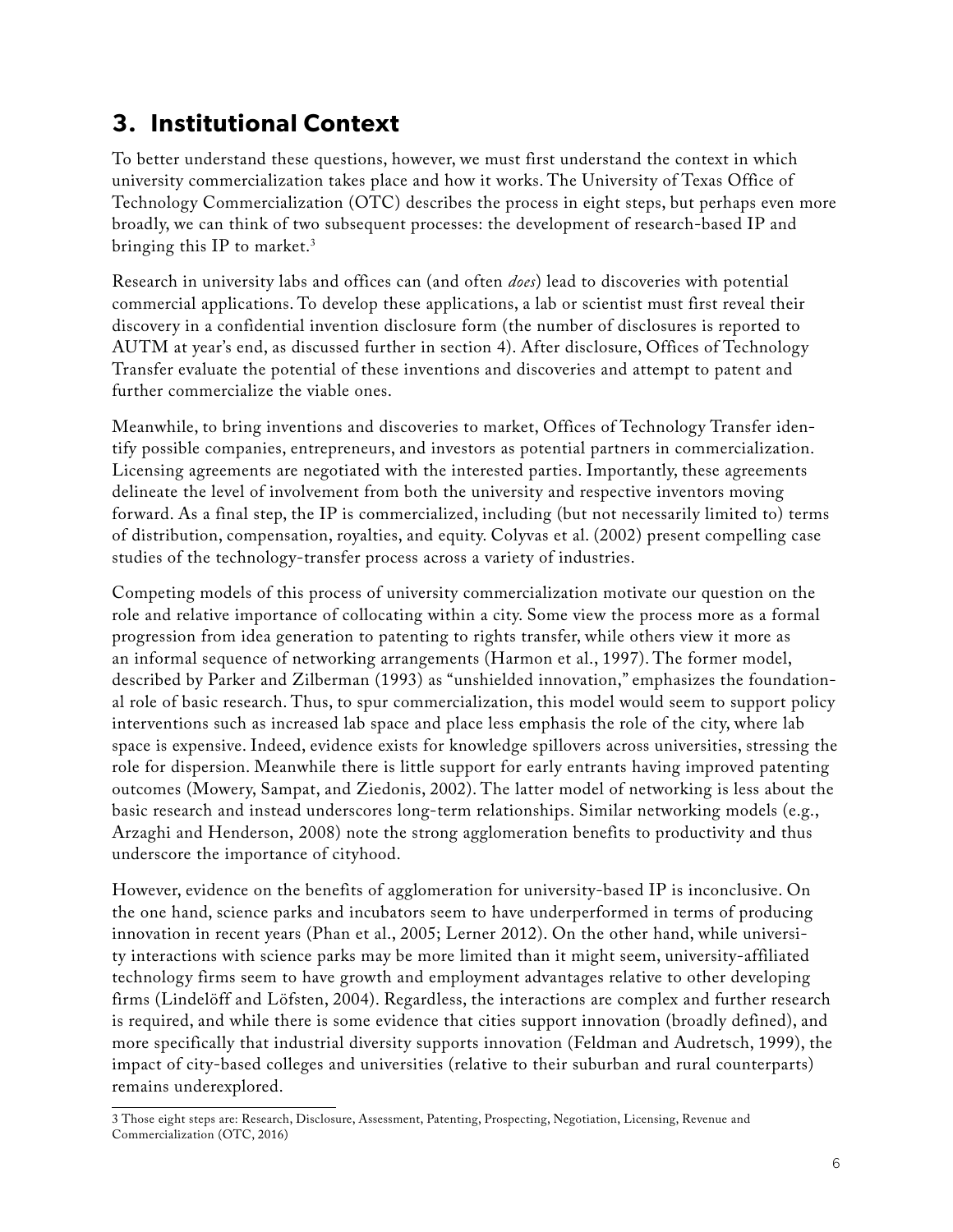#### **4. Data**

Since the early 1990s, university commercialization has been increasing, including (but not limited to) the number of startups established (figure 1A) and the number of patents applied for (figure 1B)



**Figure 1. Growth in University Commercialization (1995–2014).**

Note: These figures plot commercialization over time averaged across all Association of University Technology Managers respondent surveys. The data come from the Association of University Technology Managers. Each observation corresponds to the mean commercialization from a particular year. The outcome variable in panel A is university spinoffs, or companies that were dependent upon licensing the institution's technology for initiation, evaluated at 1.33 in 1995 and 5.53 in 2014. The outcome variable in panel B is new patents applied for and represents the first filing of the patentable subject matter in a given year, evaluated at 18.83 in 1995 and in 81.40 in 2014*.*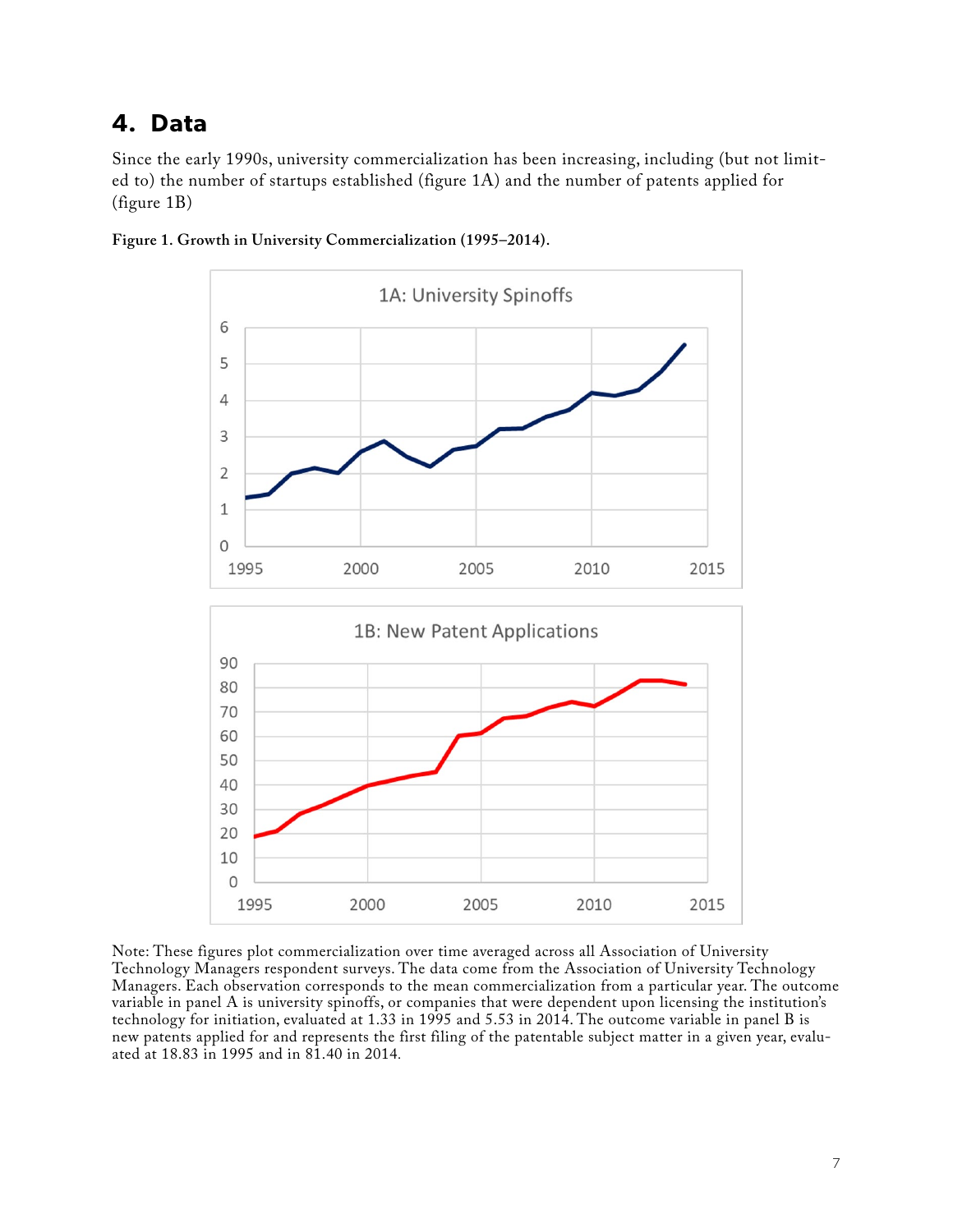To explore these changes in the commercialization landscape, we utilize a panel data set from the AUTM Statistics Access for Technology Transfer Database. The database tracks university and research-institute licensing activity and income. In addition, the database has information on founded startups, research funding, staff size, legal fees, patent applications filed, and royalties earned. Our data cover 1991–2014 and comprise AUTM surveys from 335 universities.<sup>4</sup>

While the data are strongly unbalanced as not every institution responds in every survey year, we view this as a feature, not a bug, as it provides an interesting comment on the variable nature of university patenting, licensing, and startup behavior. We merge these data with population information on student and faculty size as well as city and county population and demographic variables. The average university in our sample has 930 members on its research faculty and over 15,000 students. Of the universities in our sample, 74 percent reside in cities, as defined by the Integrated Postsecondary Education Data System (IPEDS) as university territory inside both an urbanized area and principal city as outlined by the US Census Bureau. We further explore cities based on their size (large and medium). Summary statistics on the universities in our sample are presented in table 1.

| Variables                         | Mean     | <b>Std Dev</b> | Min      | Max          |
|-----------------------------------|----------|----------------|----------|--------------|
| <b>Student Population</b>         | 15859.39 | 15286.92       | 128      | 154012       |
| <b>Faculty Population</b>         | 929.220  | 783.799        | 20       | 7561         |
| City                              | 0.755    | 0.430          | $\Omega$ | 1            |
| Large City (pop>250,000)          | 0.336    | 0.472          | $\Omega$ | 1            |
| Mid Sized City (pop>100,000)      | 0.572    | 0.495          | $\Omega$ | $\mathbf{1}$ |
| Has Med School?                   | 0.581    | 0.494          | $\Omega$ | $\mathbf{1}$ |
| Land-Grant Institution            | 0.297    | 0.457          | $\Omega$ | $\mathbf{1}$ |
| Private Institution               | 0.284    | 0.451          | $\Omega$ | 1            |
| Carnegie Classification: R1       | 0.588    | 0.492          | $\Omega$ | $\mathbf{1}$ |
| (Log) Total Research Expenditures | 18.698   | 1.215          | $\Omega$ | 22.463       |
| Licenses and Options Executed     | 27.431   | 38.249         | $\Omega$ | 313          |
| (Log) Gross Licensing Revenue     | 13.923   | 2.267          | $\Omega$ | 20.530       |
| Invention Disclosures Received    | 99.190   | 139.070        | $\Omega$ | 1646         |
| New Patent Applications Filed     | 56.529   | 94.566         | $\Omega$ | 1278         |
| Startups Initiated                | 3.104    | 4.950          | $\Omega$ | 75           |

**Table 1. Summary Statistics: Universities and Commercialization**

Included in these summary statistics are our measures of commercialization that bear further discussion.

The measure *total research expenditures* is defined as the expenditures made by the institution in support of its research activities. This total includes expenditures funded by the federal government, local government, industry, foundations, voluntary health organizations (such

<sup>4</sup> We note that these universities comprise those actively involved in research commercialization and with an active technology-transfer manager on staff. This sample is likely different from the universe of institutes of higher education overall. We discuss this important distinction further in our section 5, and we thank an anonymous referee for pointing this out.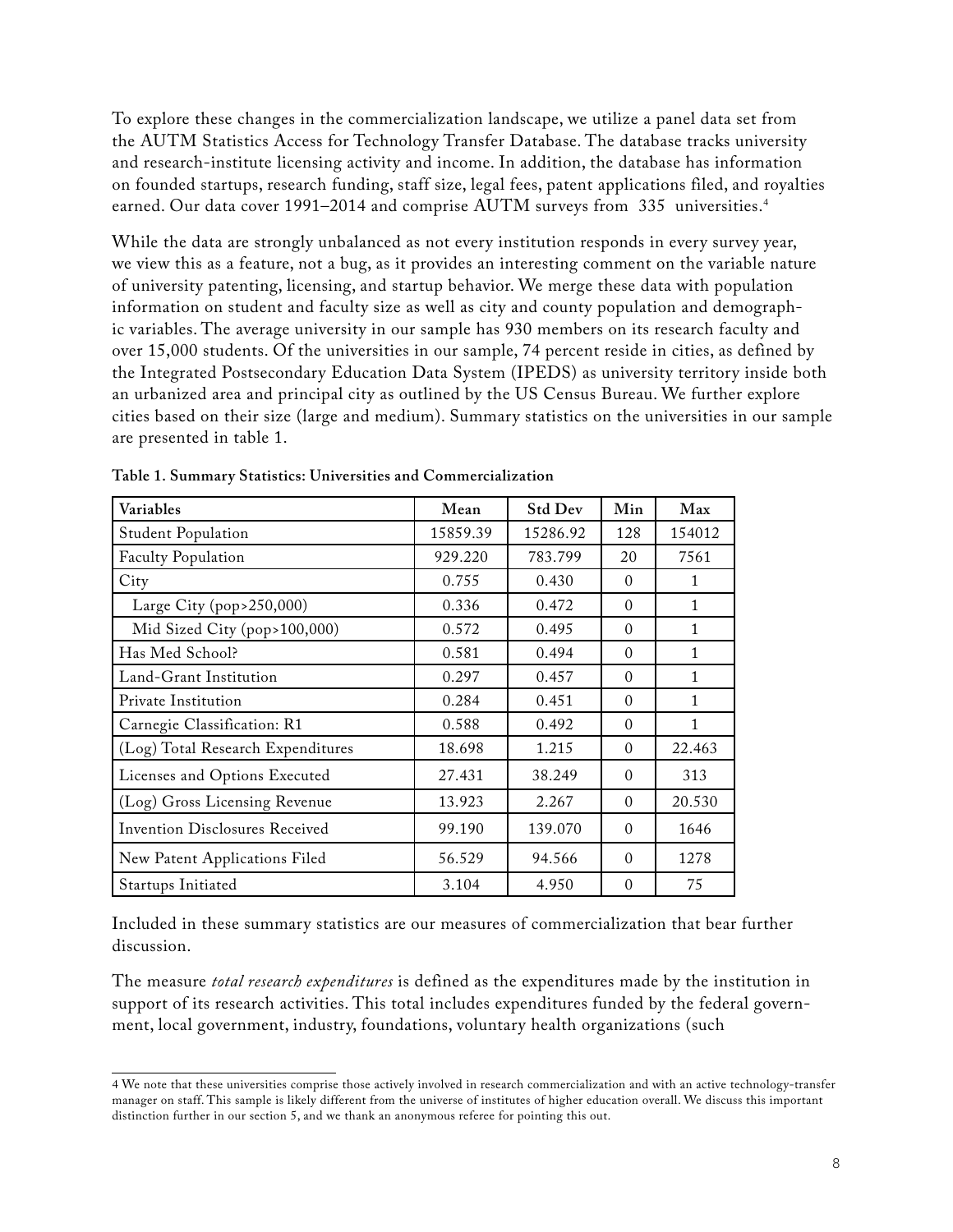as the American Heart Association and the American Cancer Society), and other nonprofit organizations. The average university has a (log) total expenditure of 18.7 or about \$132 million.

The measure *total licenses executed* is the number of license or option agreements implemented in a given year for all university technologies. Each agreement, whether exclusive or non-exclusive or with or without equity, is counted separately. The average university in our sample executed 27.43 licenses. That number is highly skewed with 25 percent of the sample issuing four or fewer licenses, while the top percentile issued 196 or more.

*Gross licensing income* is the licensing income received, including issue fees, payments under options, annual minimums, and running royalties less the licensing income paid to other institutions to avoid double-counting. The average university has a (log) gross income of 13.92 or about \$1.1 million.

The measure *invention disclosures* includes the number of disclosures, no matter how comprehensive, that are made in a given year and are counted by the university. According to the University of Texas OTC:

An invention disclosure is a confidential description of an invention submitted by the inventors to OTC to initiate the commercialization process. The invention disclosure addresses technical aspects of the technology, such as the science behind the invention, its advantages over prior art, its potential drawbacks, and its scope of use. In addition, the invention disclosure addresses legal matters (such as IP ownership and encumbrances). By submitting a disclosure, the inventor enables OTC to offer assistance and support throughout the commercialization process if the university asserts its interest in the technology. (OTC, 2016)

Importantly, while invention disclosures are a key first step in commercialization, they do not provide IP protection in and of themselves. To that end, we track *patents applied for* in a given year.<sup>5</sup>

Finally, *startups formed* tracks companies that were dependent upon licensing the institution's technology for initiation. On average, a university in our sample will form 3.1 startups annually, with the majority forming two or fewer, and the top percentile forming 21 or more.

These commercialization variables each tell their own story, but understandably, are also highly correlated with one another. To that end, in our regression framework, we focus on three main measures of commercialization as outcome variables: licensing, revenue, and startups initiated. Not only do these three outcomes in particular help to span the extent of the technology-transfer process, but also any potential differences among these outcomes help us to distinguish the agglomeration economies at play.

We merge these data with county-level data exploring a university county's population and demography, including data on industry concentration and "cluster strength" from the Cluster Mapping Project. The Cluster Mapping Project defines clusters as geographic concentrations of related industries and defines cluster strength as specialization in "an array of related industries . . . conceptually similar to the notion of related variety" (Delgado, Porter, Stern, 2016). Broadly

<sup>5</sup> Given the considerable lag time in issuing patents (around 25 months, USPTO), we eschew using patents granted as either an independent or outcome variable. However, one can reasonably assume patents granted is highly collinear with patents applied for.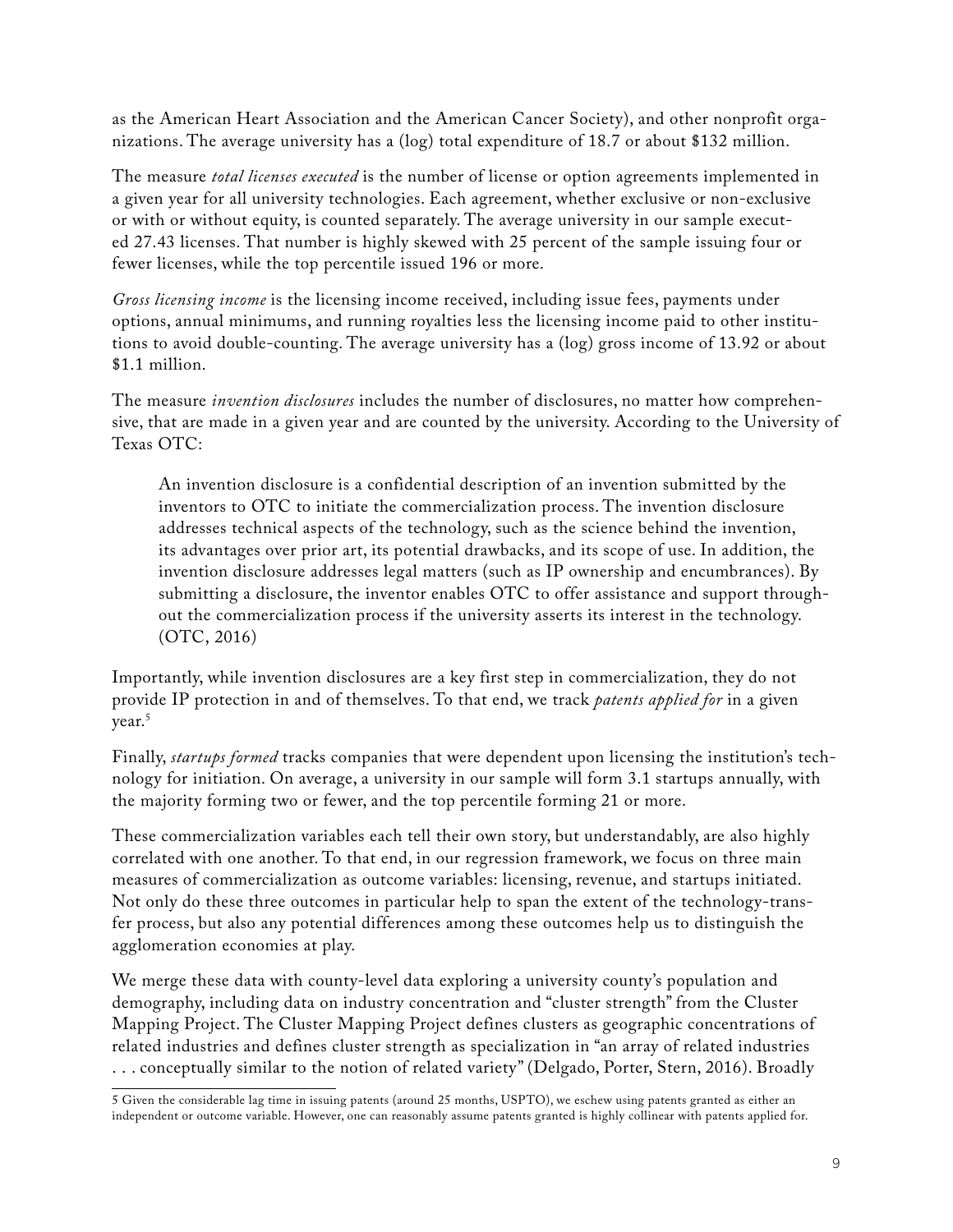speaking we treat cluster strength as a county-level effect that soaks up industrial variance. The average university county has a cluster strength of 0.5. By means of example, the average university county is similar in cluster strength to Douglas County, Kansas, where the University of Kansas sits. Its strongest industry by employment is business services and has six clusters in the top 300 US counties. As a comparison, one of the weakest university-county clusters in our sample is University of North Texas in Denton County, Texas (average cluster strength=0.27), and one of the strongest is the Catholic University of America in the District of Columbia (average cluster strength=0.82).

The average university county in our data has a population of about 940,000 with a per capita GDP of \$58,215 and an \$19.07 average hourly wage. University counties have an average high school diploma rate of 87 percent, an average bachelor's-degree rate of 35 percent, and \$17,930 active VC assets under management. Further university-county summary statistics can be found in table 2.

| Variables           | Mean     | <b>Std Dev</b> | Min   | Max      |
|---------------------|----------|----------------|-------|----------|
| Population          | 939284.5 | 1468327        | 11895 | 10100000 |
| % High School       | 0.872    | 0.052          | 0.684 | 0.964    |
| % BA/BS Degree      | 0.351    | 0.0903         | 0.166 | 0.593    |
| Average Hourly Wage | 19.066   | 6.303          |       | 51.055   |
| Cluster Strength    | 0.512    | 0.143          | 0.061 | 0.919    |
| GDP/Capita          | 58215.73 | 43045.44       |       | 383334.5 |
| Active VC           | 17930.01 | 34889.1        |       | 241123.7 |

**Table 2. Summary Statistics: University Counties**

Note: VC=venture capitalists

#### **5. Methods and Results**

In table 3, we begin by assessing basic patterns in the data and how various characteristics relate to our three commercialization-outcome variables: licensing, spinoffs, and licensing dollars. Specifically, for each explanatory variable, we divide our subject universities along median splits and compare commercialization above and below each split. Table 3 compares commercialization for universities lying above that split (high) to universities lying below that split (low). For example, the median university in our data sits in a county that has a per capita GDP of \$51,471. Universities that sit in counties above that median spawn (on average) 2.49 additional companies a year. Panel A of table 3 examines splits for county-level variables: cluster strength, per capita GDP, and average wages in the county. Across all three variables, universities lying above the split are significantly more likely to have increased commercialization in licensing, spinoffs, and licensing dollars (t-tests). That is, universities in wealthier counties with interrelated industrial structures have stronger patterns of commercialization, providing initial support for the hypothesis that cities matter.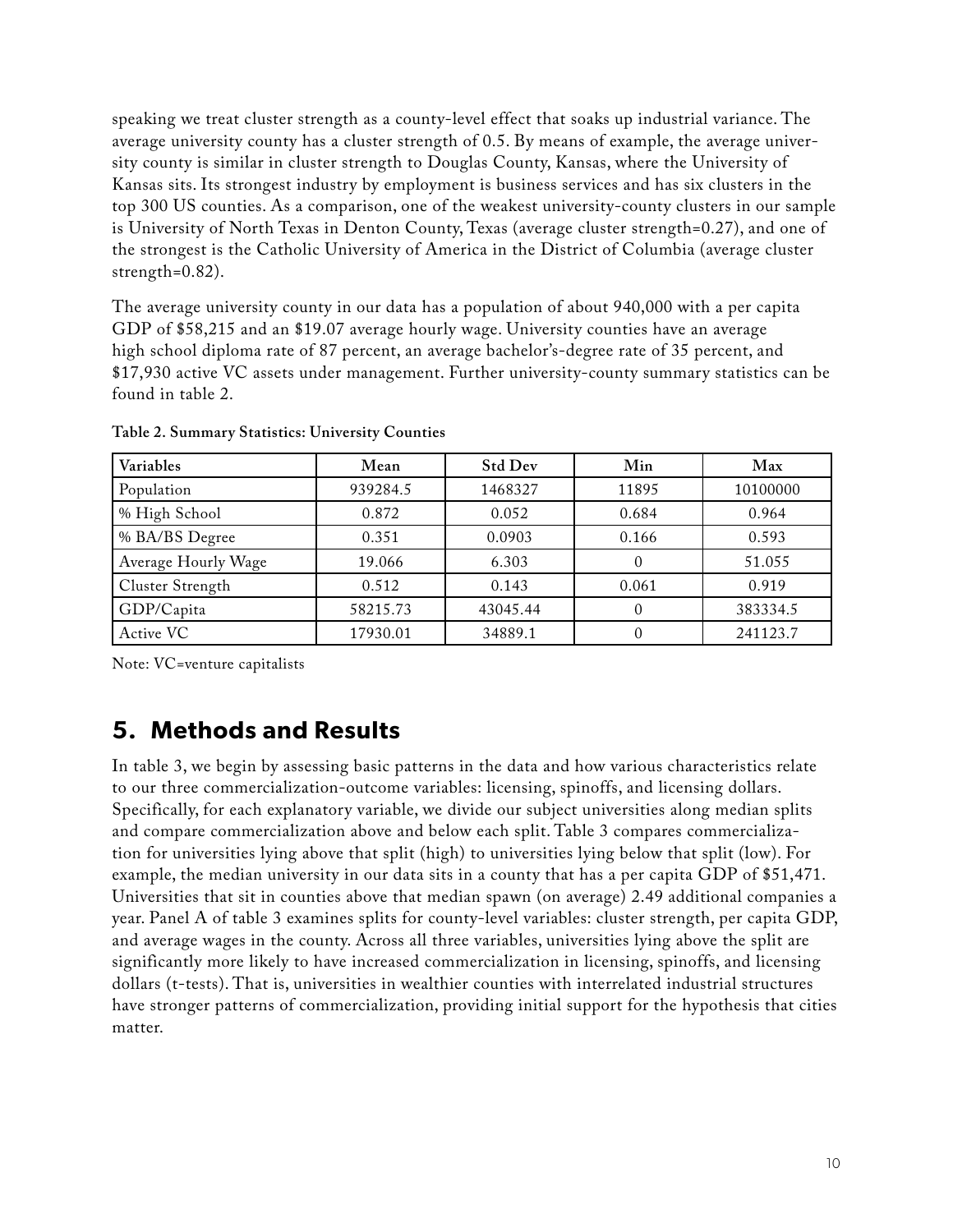| Panel A: County-level variables     |           |            |            |                 |        |           |                              |                              |           |
|-------------------------------------|-----------|------------|------------|-----------------|--------|-----------|------------------------------|------------------------------|-----------|
|                                     | Licensing |            |            | <b>Spinoffs</b> |        |           |                              | <b>Log Licensing Dollars</b> |           |
|                                     | Low       | High       | Diff       | Low             | High   | Diff      | Low                          | High                         | Diff      |
| Cluster                             | 26.53     | 31.06      | $4.54***$  | 3.17            | 3.83   | $0.65**$  | 13.78                        | 14.30                        | $0.52***$ |
|                                     | (36.7)    | (42.13)    | (2.89)     | (5.47)          | (5.48) | (3.08)    | (2.26)                       | (2.29)                       | (5.83)    |
| GDP/cap                             | 21.50     | 38.16      | 16.67***   | 2.48            | 4.97   | $2.49***$ | 13.52                        | 14.71                        | $1.19***$ |
|                                     | (31.88)   | (45.39)    | (9.76)     | (3.16)          | (7.27) | (10.54)   | (2.01)                       | (2.36)                       | (12.85)   |
| Wages                               | 20.94     | 37.35      | $16.41***$ | 2.16            | 4.84   | $2.69***$ | 13.57                        | 14.50                        | $0.93***$ |
|                                     | (31.50)   | (45.30)    | (10.51)    | (2.62)          | (7.05) | (13.00)   | (2.01)                       | (2.45)                       | (10.66)   |
| Panel B: University-level variables |           |            |            |                 |        |           |                              |                              |           |
|                                     | Licensing |            |            | Spinoffs        |        |           | <b>Log Licensing Dollars</b> |                              |           |
|                                     | No        | <b>Yes</b> | Diff       | No              | Yes    | Diff      | No                           | Yes                          | Diff      |
| City                                | 14.89     | 30.88      | 15.99***   | 1.78            | 3.82   | $2.04***$ | 12.86                        | 14.16                        | $1.31***$ |
|                                     | (24.91)   | (41.14)    | (13.57)    | (2.97)          | (5.97) | (12.86)   | (2.24)                       | (2.21)                       | (14.82)   |
| Land Grant                          | 23.31     | 36.69      | 13.38***   | 3.16            | 3.85   | $0.69**$  | 13.79                        | 14.08                        | $0.29***$ |
|                                     | (32.45)   | (49.14)    | (7.96)     | (4.40)          | (7.46) | (2.67)    | (2.43)                       | (1.88)                       | (3.80)    |

**Table 3. Basic Patterns in the Data**

Note: This table represents average differences in commercialization for universities above and below the median for selected covariates. The data come from the Association of University Technology Managers. Differences are assessed using t-tests from high to low or from yes to no, respectively. \*\*\* p<0.01, \*\* p<0.05,  $*$  p<0.1

Similarly, panel B of table 3 examines university-level variables: whether the university has an urban campus, and whether the university is a land-grant institution. Importantly, these are binary explanatory variables, so we just examine yes/no rather than median splits. Again, both urban universities and land-grant universities (which house many research labs and offices) are significantly more likely to have increased commercialization across all three outcome measures.

While neither pattern in panel B may be surprising, put together, we are presented with an interesting trade-off since cityhood and land-grant status are negatively correlated. Given the initial support for the cityhood hypothesis in panel A, we further explore urban commercialization by means of regression analysis, by estimating the following model:

$$
C_{it} = \beta_1 \text{City}_i + \beta_2 U_{it} + \beta_3 \theta_{it} + S_i + T_t + \varepsilon_{it} (1)
$$

 $C<sub>i</sub>$  represents one of our commercialization outcomes (licensing, revenue, or spinoffs) in a given university-year. *City<sup>i</sup>* is a time-invariant indicator set to 1 if the university sits in a city as defined by IPEDS.  $U_i$  is a vector of university-specific controls, including Carnegie classification, landgrant status, and public control.  $\theta_{it}$  is a vector of university-county characteristics, including population, GDP per capita, and cluster strength, with  $S_i$  representing state fixed effects and  $T_i$ representing year fixed effects. In all estimations of model (1), standard errors are clustered at the university level.

Table 4 presents the results of estimating model (1), when the outcome variable,  $C_i$ , is licenses and options executed. We see that being in a city significantly increases the number of licenses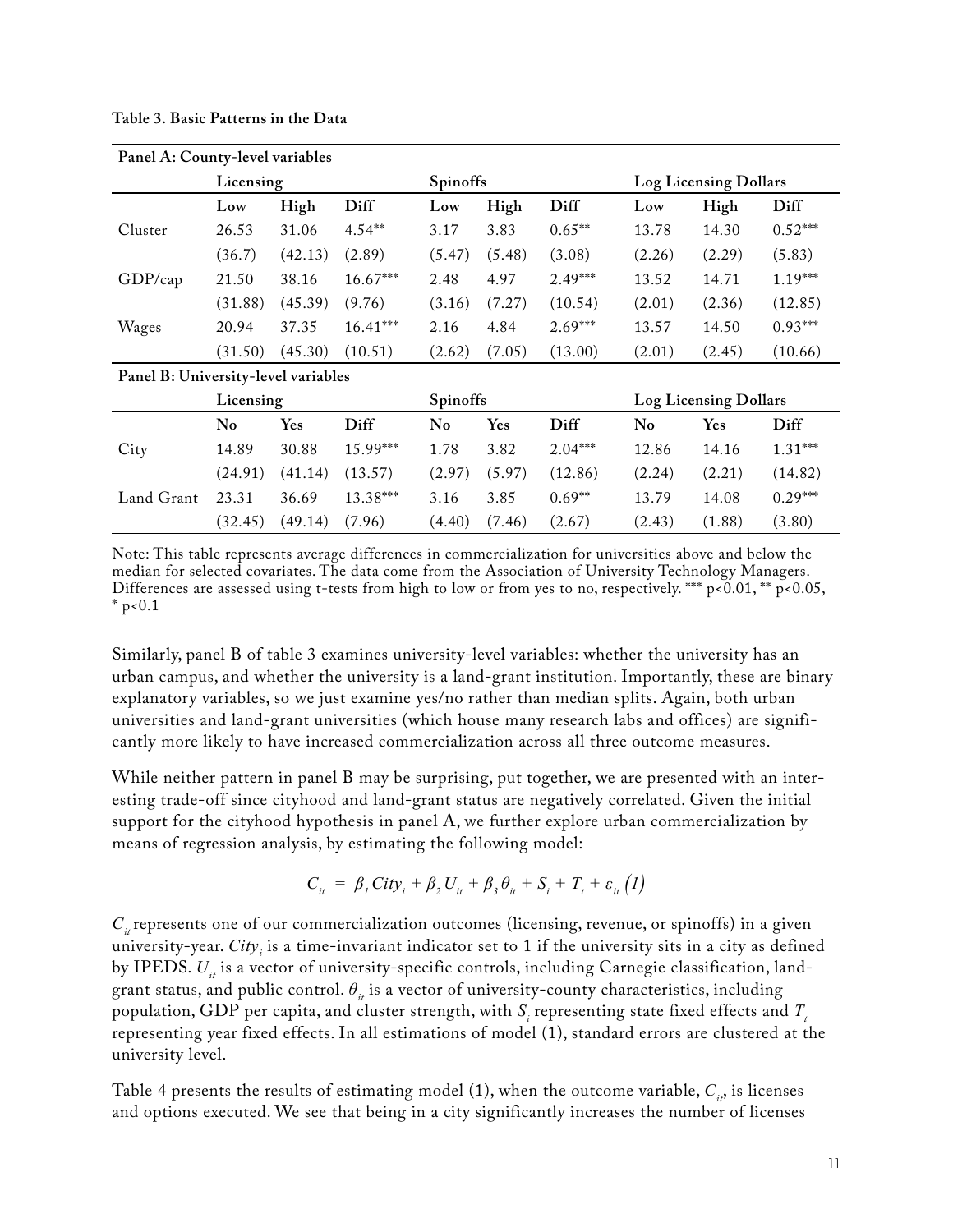a university executes in a given year, with coefficients ranging from 8.65 to 25.35. Further, this significance holds in column (2) when controlling for local characteristics: the amount of local venture capital, industrial cluster strength of the county, the local GDP per capita, and the percent of the population holding (at least) a bachelor's degree. This also holds in column (3) when controlling for the university's research activity, land-grant status, public or private status, and the presence of a medical school.

These university-level covariates are interesting in their own right, but they also serve as important proxies for cityhood and thus one of our identification strategies. For instance, we use the allocation of land-grant colleges to control for initial conditions of college campuses. In the United States, land-grant institutions originate with the Morrill Land-Grant Act of 1862, wherein public land was given to several states and territories to enable them to build industrial, agricultural, and mechanical colleges. To wit, land-grant colleges pioneered education and research in many of the applied sciences and engineering—academic departments we often associate with patenting and commercial potential. Importantly, land-grant colleges tend to have campuses in rural and suburban communities, and they accordingly serve as a possible alternative explanation in our estimations. Further, proximity to a land-grant institution has previously been used to instrument for various forms of human capital (e.g., Shapiro, 2006; Moretti, 2004). Inclusion of the land-grant covariate does not alter the significance of the cityhood result.

If we think that each license is worth (on average) \$235,000 to a university, a back-of-the-envelope calculation with our most conservative estimate suggests that being in a city nets each university an additional \$2.6 million annually in licensing revenue, or roughly twice the average revenue in our sample.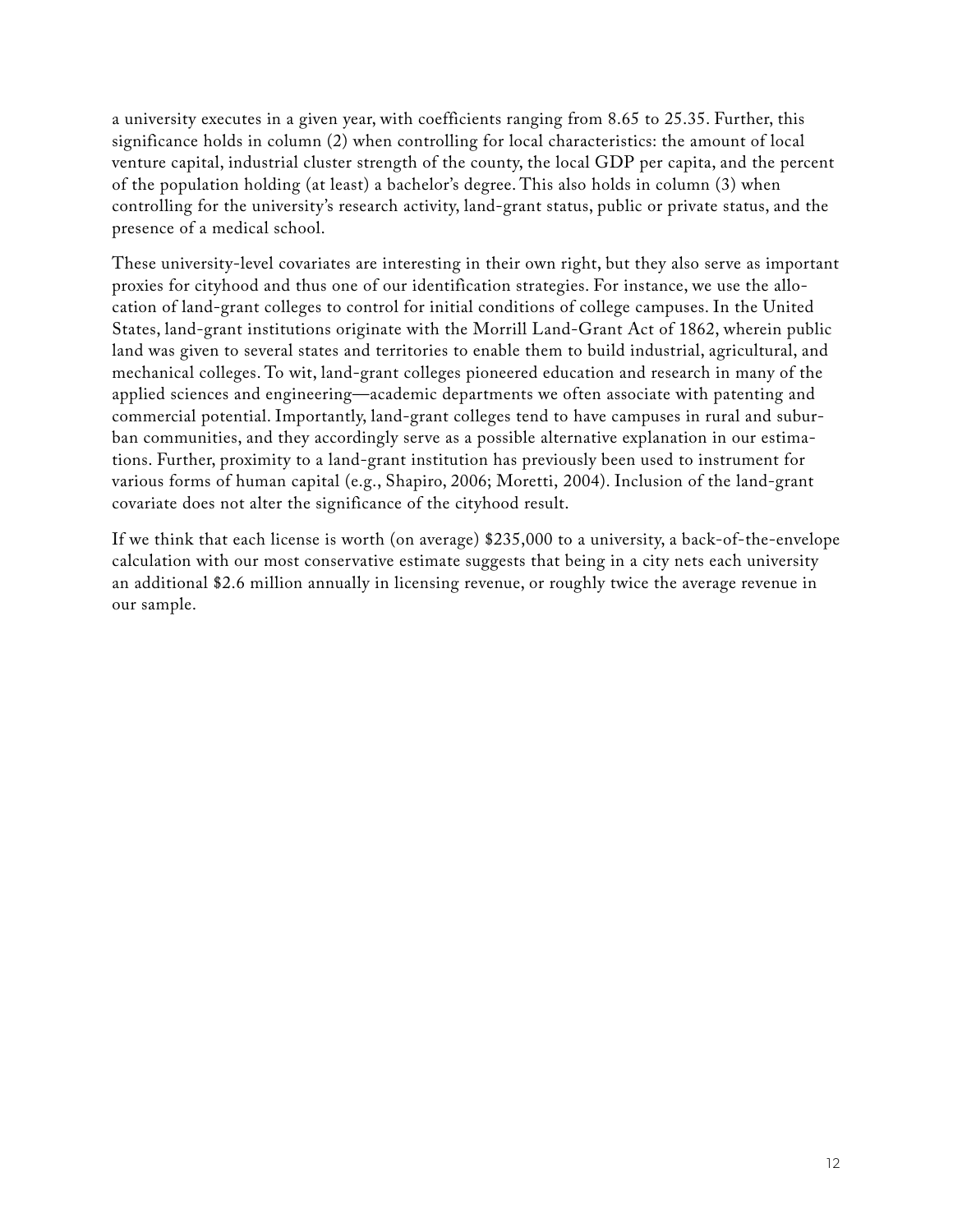| Variables                   | (1)        | (2)          | (3)         | (4)          |
|-----------------------------|------------|--------------|-------------|--------------|
| City                        | 13.62***   | 25.35***     | $8.651**$   | $13.01*$     |
|                             | (3.961)    | (7.302)      | (3.619)     | (7.329)      |
| Carnegie Classification: R1 |            |              | 31.23***    | 31.66***     |
|                             |            |              | (4.425)     | (5.859)      |
| Land-Grant Institution      |            |              | 9.034       | 38.51***     |
|                             |            |              | (6.048)     | (8.157)      |
| Private Institution         |            |              | $-4.518$    | 6.405        |
|                             |            |              | (4.391)     | (12.63)      |
| Has Med School?             |            |              | 0.667       | $-9.248$     |
|                             |            |              | (2.252)     | (8.909)      |
| Cluster Strength            |            | 11.71        |             | 12.27        |
|                             |            | (10.48)      |             | (10.62)      |
| %BA/BS                      |            | $170.1***$   |             | $101.1***$   |
|                             |            | (48.35)      |             | (47.79)      |
| GDP/Capita                  |            | $-8.13e-06$  |             | 2.14e-05     |
|                             |            | $(7.67e-05)$ |             | $(7.72e-05)$ |
| Local VC                    |            | 1.801        |             | 1.795        |
|                             |            | (1.099)      |             | (1.109)      |
| Constant                    | $-22.31**$ | $-89.89***$  | $-26.39***$ | $-94.44***$  |
|                             | (9.228)    | (24.41)      | (7.544)     | (23.81)      |
| State FE                    | <b>YES</b> | <b>YES</b>   | <b>YES</b>  | <b>YES</b>   |
| Year FE                     | <b>YES</b> | <b>YES</b>   | <b>YES</b>  | <b>YES</b>   |
| Observations                | 2,909      | 662          | 2,863       | 654          |

**Table 4. Panel Regressions: Licenses and Options Executed**

Note: This table represents panel regressions described in section 4. The data come from the Association of University Technology Managers. Each observation corresponds to a university-year. The outcome variable is total licenses and options executed in a given university-year. Both state and year fixed effects (FEs) are included in each regression, and standard errors in all regressions are clustered at the university level. Robust standard errors in parentheses. VC=venture capitalists.  $***$  p<0.01, \*\* p<0.05, \* p<0.1

We further explore the impact of cityhood on commercialization in table 5, where we re-estimate model (1) with (log) gross licensing income as the outcome variable. Being in a city significantly increases income in the sparse model in column (1) as well as in the model controlling for university factors in column (3) and when controlling for licenses executed in column (5), further underscoring the interrelatedness of these two outcome variables (*ρ*=0.33). However, the coefficient on *City<sup>i</sup>* loses significance in the local specification in column (2) and the full specification in column (4), suggesting that gross licensing income is somewhat removed from whether a university is in a city and instead the relevant mechanism by which cityhood operates is increased deal flow. Further, these specifications may simply be underpowered. We discuss this deal-flow mechanism more in section 6 below.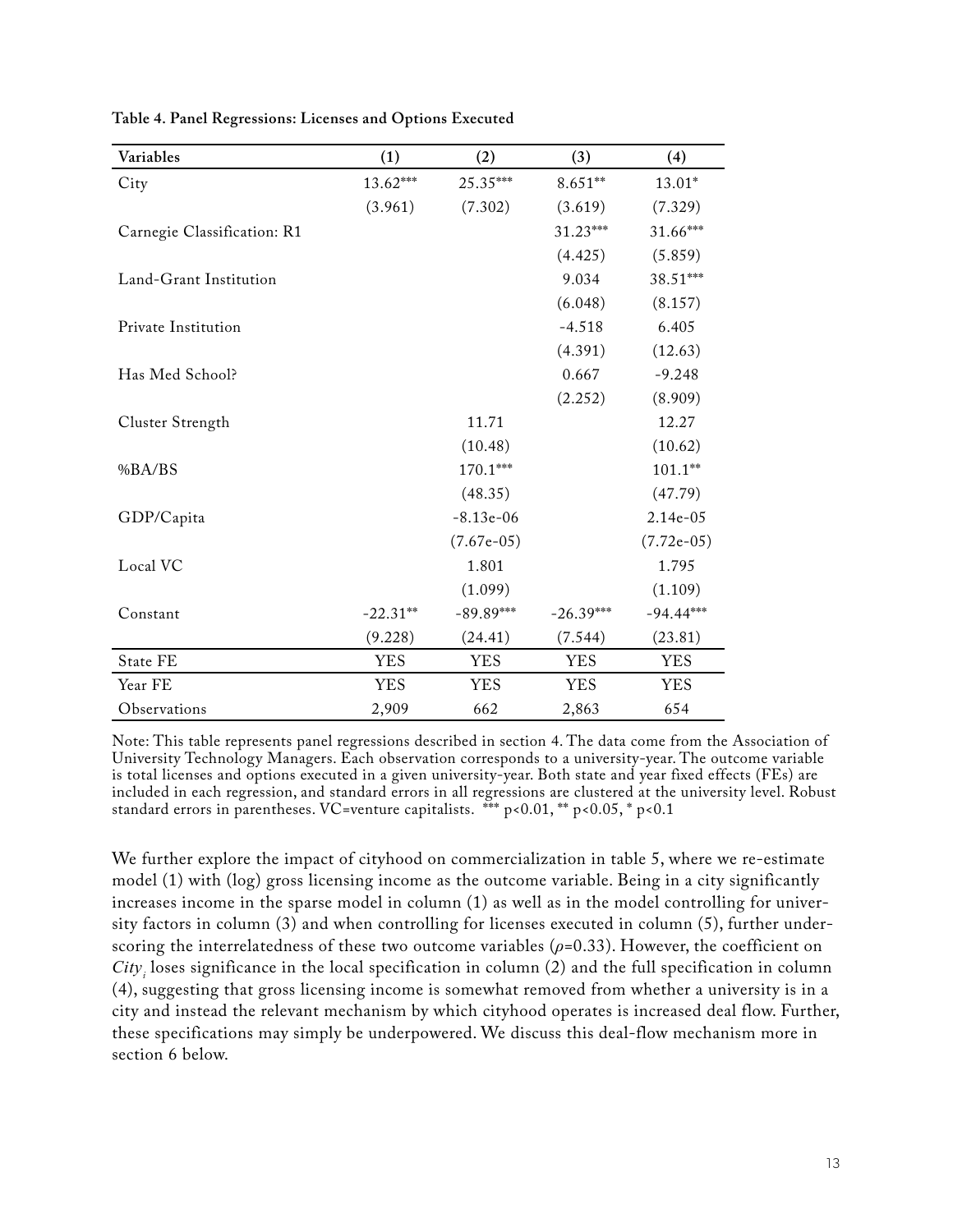| Variables                   | (1)        | (2)          | (3)        | (4)          | (5)          |
|-----------------------------|------------|--------------|------------|--------------|--------------|
| City                        | $1.327***$ | 0.622        | $0.830***$ | 0.129        | $1.251***$   |
|                             | (0.360)    | (0.511)      | (0.301)    | (0.361)      | (0.345)      |
| Carnegie Classification: R1 |            |              | 2.636***   | 2.573***     |              |
|                             |            |              | (0.288)    | (0.319)      |              |
| Land-Grant Institution      |            |              | $0.916***$ | 0.353        |              |
|                             |            |              | (0.292)    | (0.315)      |              |
| Private Institution         |            |              | $0.823**$  | $0.586*$     |              |
|                             |            |              | (0.368)    | (0.331)      |              |
| Has Med School?             |            |              | 0.503      | $0.789***$   |              |
|                             |            |              | (0.414)    | (0.292)      |              |
| Cluster Strength            |            | $-0.358$     |            | $-0.333$     |              |
|                             |            | (0.489)      |            | (0.482)      |              |
| %BA/BS                      |            | 8.768***     |            | 5.058***     |              |
|                             |            | (2.195)      |            | (1.629)      |              |
| GDP/Capita                  |            | $5.69e-06**$ |            | $5.11e-06**$ |              |
|                             |            | $(2.56e-06)$ |            | $(2.31e-06)$ |              |
| Local VC                    |            | $0.0971**$   |            | $0.0966**$   |              |
|                             |            | (0.0410)     |            | (0.0402)     |              |
| Licenses Executed           |            |              |            |              | $0.00615***$ |
|                             |            |              |            |              | (0.00149)    |
| Constant                    | $7.308***$ | $10.21***$   | 6.889***   | 8.973***     | 7.444***     |
|                             | (0.651)    | (1.125)      | (0.360)    | (0.747)      | (0.626)      |
| State FE                    | <b>YES</b> | <b>YES</b>   | <b>YES</b> | <b>YES</b>   | <b>YES</b>   |
| Year FE                     | <b>YES</b> | <b>YES</b>   | <b>YES</b> | <b>YES</b>   | <b>YES</b>   |
| Observations                | 2,832      | 661          | 2,786      | 653          | 2811         |

| Table 5. Panel Regressions: Log Licensing Dollars |  |  |  |
|---------------------------------------------------|--|--|--|
|---------------------------------------------------|--|--|--|

Note: This table represents panel regressions described in section 4. The data come from the Association of University Technology Managers. Each observation corresponds to a university-year. The outcome variable is log gross licensing income in a given university-year. Both state and year fixed effects (FEs) are included in each regression, and standard errors in all regressions are clustered at the university level. Robust standard errors in parentheses. VC=venture capitalists. \*\*\* p<0.01, \*\* p<0.05, \* p<0.1

Given the connection between licensing and licensing income, we also explore the number of established startups in a given year. While startups are certainly an important element of commercialization, they are also epistemologically distinct from licensing in that licensing separates an inventor from the product whereas spinning out affords the inventor an entrepreneurial identity, thus uniting the inventor with the ideals of their company.

In table 6, we estimate panel Poisson regressions, otherwise structured the same as model (1), with the outcome variable being the number (count) of startups a university establishes in a given year. Since established startups are registered as count data, Poisson is the appropriate methodological approach. Further, the number of startups a university spins off is highly skewed, with most spinning off 2 or fewer, and very few spinning off more than 20, which speaks to the zero-inflated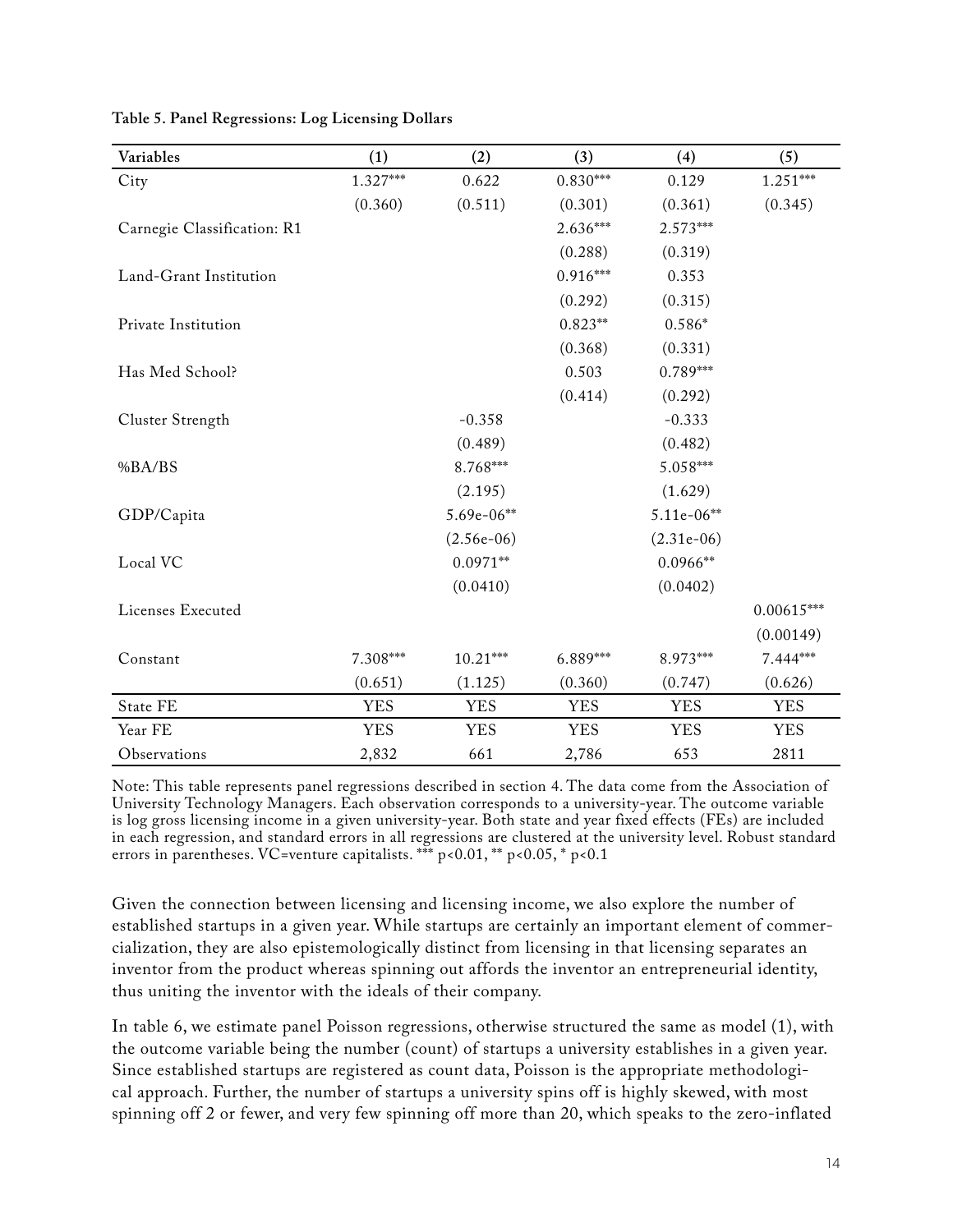properties of the Poisson distribution. We find that being in a city significantly increases startup establishment. Our most fully specified model, (4), has a coefficient of 0.567, suggesting that all else equal, sitting in a city enables a university to establish an additional 1.76 startups a year.

| Variables                   | (1)         | (2)          | (3)         | (4)         | (5)          |
|-----------------------------|-------------|--------------|-------------|-------------|--------------|
| City                        | $0.847***$  | $0.773***$   | $0.367***$  | $0.567***$  | $0.434***$   |
|                             | (0.164)     | (0.170)      | (0.134)     | (0.162)     | (0.123)      |
| Carnegie Classification: R1 |             |              | 1.406***    | $1.143***$  | $0.932***$   |
|                             |             |              | (0.218)     | (0.206)     | (0.181)      |
| Land-Grant Institution      |             |              | 0.0965      | $-0.144$    | $-0.0944$    |
|                             |             |              | (0.110)     | (0.160)     | (0.133)      |
| Private Institution         |             |              | $-0.171$    | $-0.168$    | $-0.0851$    |
|                             |             |              | (0.129)     | (0.142)     | (0.126)      |
| Has Med School?             |             |              | 0.230       | $0.285*$    | $0.266**$    |
|                             |             |              | (0.147)     | (0.148)     | (0.117)      |
| Cluster Strength            |             | $0.481*$     |             | $0.567***$  | 0.0688       |
|                             |             | (0.246)      |             | (0.162)     | (0.258)      |
| %BA/BS                      |             | 5.360***     |             | $0.567***$  | 2.583***     |
|                             |             | (0.936)      |             | (0.162)     | (0.810)      |
| GDP/Capita                  |             | $-1.65e-06$  |             | $0.567***$  | $-2.33e-06*$ |
|                             |             | $(1.57e-06)$ |             | (0.162)     | $(1.30e-06)$ |
| Local VC                    |             | 0.0148       |             | $0.567***$  | $0.0530*$    |
|                             |             | (0.0534)     |             | (0.162)     | (0.0290)     |
| Constant                    | $-2.852***$ | $-1.749***$  | $-2.400***$ | $-2.215***$ | $-1.662***$  |
|                             | (0.336)     | (0.497)      | (0.349)     | (0.348)     | (0.300)      |
| State FE                    | <b>YES</b>  | <b>YES</b>   | <b>YES</b>  | <b>YES</b>  | <b>YES</b>   |
| Year FE                     | <b>YES</b>  | <b>YES</b>   | <b>YES</b>  | <b>YES</b>  | <b>YES</b>   |
| Observations                | 2,874       | 651          | 2,828       | 643         | 567          |

**Table 6. Panel Poisson Regressions: Startups Initiated**

Note: This table represents panel regressions described in section 4. The data come from the Association of University Technology Managers. Each observation corresponds to a university-year. The outcome variable is spinoff companies in a given university-year. Both state and year fixed effects (FEs) are included in each regression, and standard errors in all regressions are clustered at the university level. Column 5 restricts the data set to universities establishing no more than 10 startups. VC=venture capitalists. Robust standard errors in parentheses. \*\*\*  $p < 0.01$ , \*\*  $p < 0.05$ , \*  $p < 0.1$ .

However, the powerhouse universities that spin off a great deal more startups, such as MIT and Caltech, tend to be in cities, which may bias our results. As a robustness check, we estimate the same panel Poisson regression with the full set of controls but restrict the sample to universities that established 10 or fewer startups (up to the 95th percentile). Being in a city remains robust to this exclusion criterion and, even fully specified, is still associated with significantly more spinoffs, at a predicted rate of an additional 1.54 per year (*β̂<sup>1</sup>* =0.434).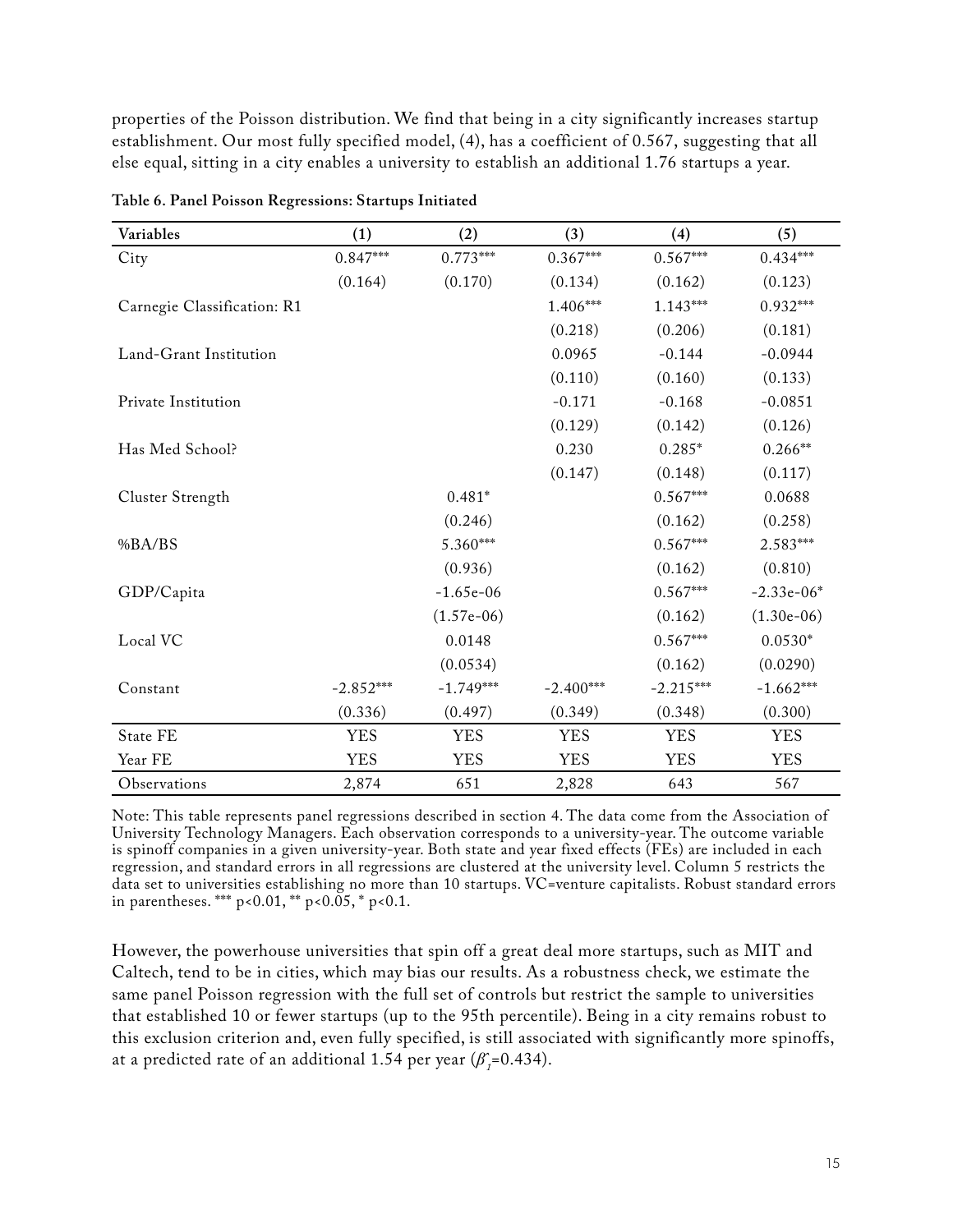In the online appendix, we restrict our definition of city to only those large cities that have populations of at least 100,000, and our uninstrumented results are robust to this modified definition. Indeed, if anything, these appendix results are stronger than the standard definition of university-city as a campus inside an urbanized area. We also include long-difference regressions in an attempt to demonstrate the importance of cityhood with respect to university evolution.<sup>6</sup>

## **6. Difference-in-Differences Framework and Results**

In order to assess whether and how proximity to local markets affects commercialization, we must first disentangle the complication that cities and the universities located within them have not only evolved together, but also have undoubtedly influenced each other. Thus, a city in which a university with a large medical school is located may today have different industries and features from a city in which a similar-quality university with no medical school is located, in part because the presence of a large medical center affects the development of the city and the choice of industries within it.

Since this co-development also influences local factor-market availability, addressing it can help to explore the mechanisms that cause cities to matter in terms of commercialization. Our identification strategy follows the approach of Hochberg et al. (2018), and it explores the impact of locally available venture capital using a difference-in-differences regression on whether local VCs had recently fundraised when the NASDAQ crashed in 2000.

Importantly, the NASDAQ crash (and the crash of the technology bubble more generally) was both unexpected and strongly negative. As such, it imposed binding constraints on the ability of local VCs to raise additional funds. Since VCs raise money in a cycle, those who had not recently closed a fund were the most cash constrained immediately following the crash.

In addition to stifling commercialization by limiting the ability of local entrepreneurs to access debt financing (Holmstrom and Tirole, 1997), the crash of 2000 also created tangible and significant search frictions in finding avenues for commercializing research and IP (Lerner and Tåg, 2013, *inter alia*). Using this crash as a source of plausible exogeneity, we estimate a difference-in-differences model with the specification described in equation (2):

$$
C_{it} = \beta_1 \text{Constrained}_i + \beta_2 \text{Post}_t + \beta_3 \text{Constrained}_i * \text{Post}_t + \beta_4 X_{it} + S_i + T_t + \varepsilon_{it} (2)
$$

 $C_i$  represents one of our commercialization outcomes (licensing, revenue, or spinoffs) in a given university-year. *Constrained<sup>i</sup>* is an indicator set to 1 if the recent funds raised by the active VCs in the university county are less than two years old on average in early 2000 and 0 if the funds are between two and four years old. *Post<sup>t</sup>* indicates university-year observations in the three-year window following the bubble's collapse, with  $β_3$  representing the coefficient on the relevant difference-in-differences interaction term.  $X_i$  represents a collection of observable university and university-county characteristics, with  $S_i$  representing state fixed effects and  $T_i$  representing year fixed effects. In all estimations of model (2), standard errors are clustered at the university level.

In doing so, we are able to further comment on the mechanisms through which cityhood impacts commercialization. We see in table 7 that after the crash, universities in cash-constrained counties

<sup>6</sup> The online appendix can be accessed at [https://bit.ly/3g7jkZE.](https://bit.ly/3g7jkZE)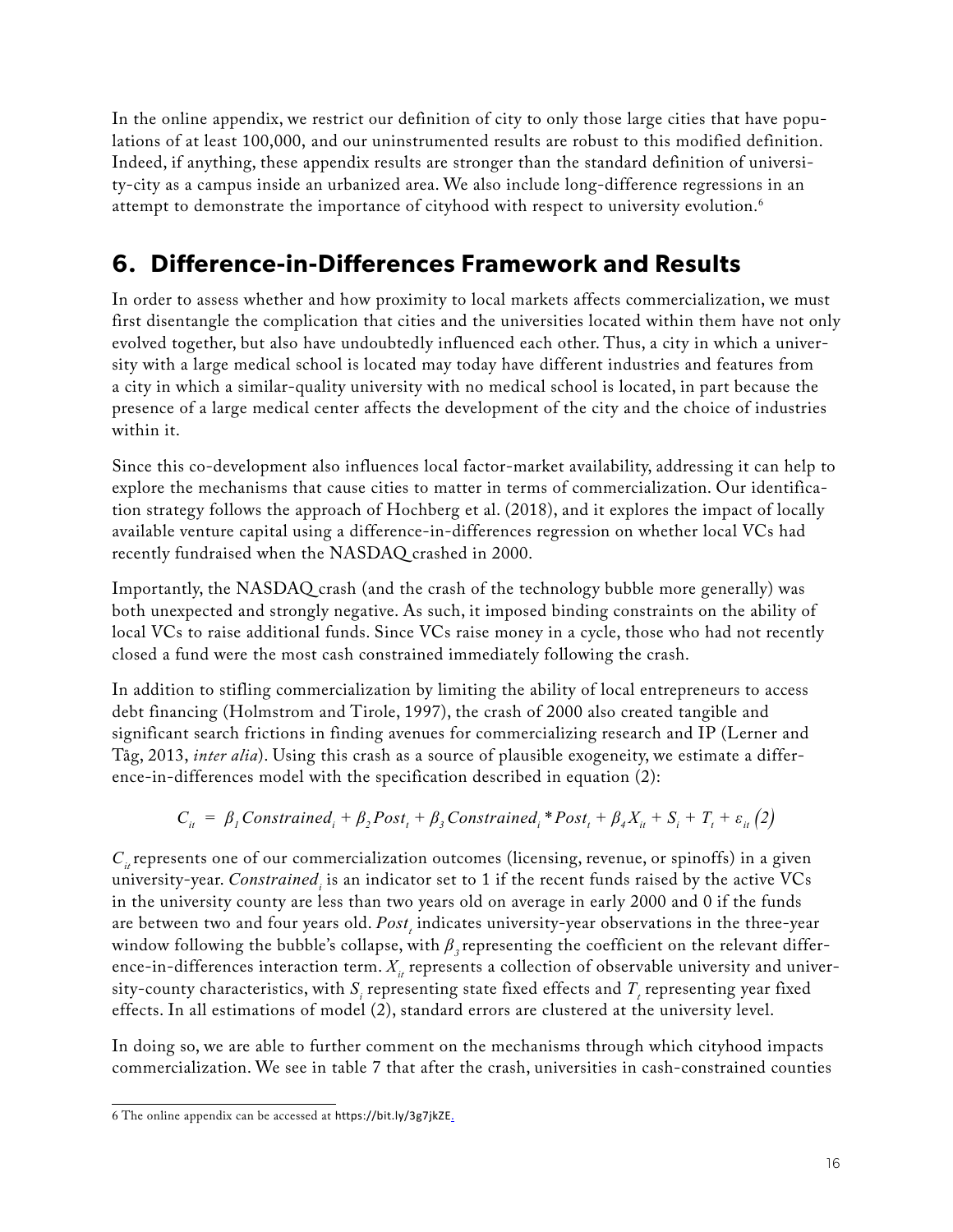inked significantly fewer licensing deals. This result holds even when controlling for university factors in column (2), further underscoring the importance of robust factor markets to which citybased universities have access.

|                             | <b>DD</b>   | $DD+Univ$   | DD          | $DD+Univ$  | DD          | DD+Univ    |
|-----------------------------|-------------|-------------|-------------|------------|-------------|------------|
| Variables                   | (1)         | (2)         | (3)         | (4)        | (5)         | (6)        |
| Constrained                 | $-5.857$    | 0.0203      | $-1.886***$ | $-1.242**$ | $-0.989$    | $-0.156$   |
|                             | (6.525)     | (5.240)     | (0.600)     | (0.523)    | (0.607)     | (0.558)    |
| After                       | 37.20***    | 37.30***    | 2.133***    | $2.125***$ | 4.859***    | 4.866***   |
|                             | (4.403)     | (4.439)     | (0.254)     | (0.252)    | (0.540)     | (0.541)    |
| Constrained*After           | $-10.35***$ | $-10.27***$ | $-0.101$    | $-0.0821$  | $-0.000154$ | 0.0207     |
|                             | (3.419)     | (3.441)     | (0.231)     | (0.234)    | (0.632)     | (0.637)    |
| Land-Grant Institution      |             | 15.62**     |             | $1.152***$ |             | 0.364      |
|                             |             | (7.153)     |             | (0.345)    |             | (0.738)    |
| Carnegie Classification: R1 |             | 31.31***    |             | 2.129***   |             | $3.427***$ |
|                             |             | (5.192)     |             | (0.321)    |             | (0.571)    |
| Private Institution         |             | $-1.934$    |             | 1.095***   |             | $-0.989$   |
|                             |             | (6.584)     |             | (0.388)    |             | (0.732)    |
| Has a Med School?           |             | $-1.845$    |             | 0.132      |             | $-0.347$   |
|                             |             | (3.025)     |             | (0.452)    |             | (0.348)    |
| Constant                    | $-1.067$    | $-17.55***$ | $12.50***$  | $11.10***$ | $-0.294$    | $-1.617**$ |
|                             | (7.019)     | (5.670)     | (0.854)     | (0.527)    | (0.740)     | (0.706)    |
| State FE                    | <b>YES</b>  | <b>YES</b>  | <b>YES</b>  | <b>YES</b> | <b>YES</b>  | <b>YES</b> |
| Year FE                     | <b>YES</b>  | <b>YES</b>  | <b>YES</b>  | <b>YES</b> | <b>YES</b>  | <b>YES</b> |
| Observations                | 2,335       | 2,325       | 2,334       | 2,324      | 2,305       | 2,295      |

**Table 7. Difference-in-Differences Estimates**

Note: Following Hochberg, Serrano, and Ziedonis (2018), this table reports results of the difference-in-differences (DD) estimator of changes (before and after the technology-bubble collapse) in university commercialization based on the fundraising cycles of venture capital at the time of the crash. The unit of analysis is a university-year estimated in the six-year window surrounding the technology-bubble collapse. Columns (1), (3), and (5) present the DD main results across our three measures of commercialization, and columns (2), (4), and (6) include university-level control variables. The DD coefficient (Constrained\*After) estimates the change in the annual university commercialization rate before versus after the technology-bubble collapse in early 2000. The outcome variables in columns  $(1)$ – $(2)$ ,  $(3)$ – $(4)$ , and  $(5)$ – $(6)$  are licenses executed, licensing income, and startups initiated, respectively. Year fixed effects (FEs) are included in each regression, and standard errors in all regressions are clustered at the university level. Robust standard errors in parentheses. \*\*\* p<0.01, \*\* p<0.05, \* p<0.1

However, these results are not robust to the alternative outcome variables of licensing income (columns 3–4) and startups initiated (columns 5–6). Constrained university counties execute fewer licenses but do not experience a similar drop in licensing income. This fact suggests that the mechanism through which universities in cities experience increased commercialization is in terms of inking new deals and perhaps less so with the stock of existing deals or, more broadly, the marketplace of ideas. We view these results as consistent with the uninstrumented regressions in tables 4–6, and in particular table 5, where we note that increased licensing income will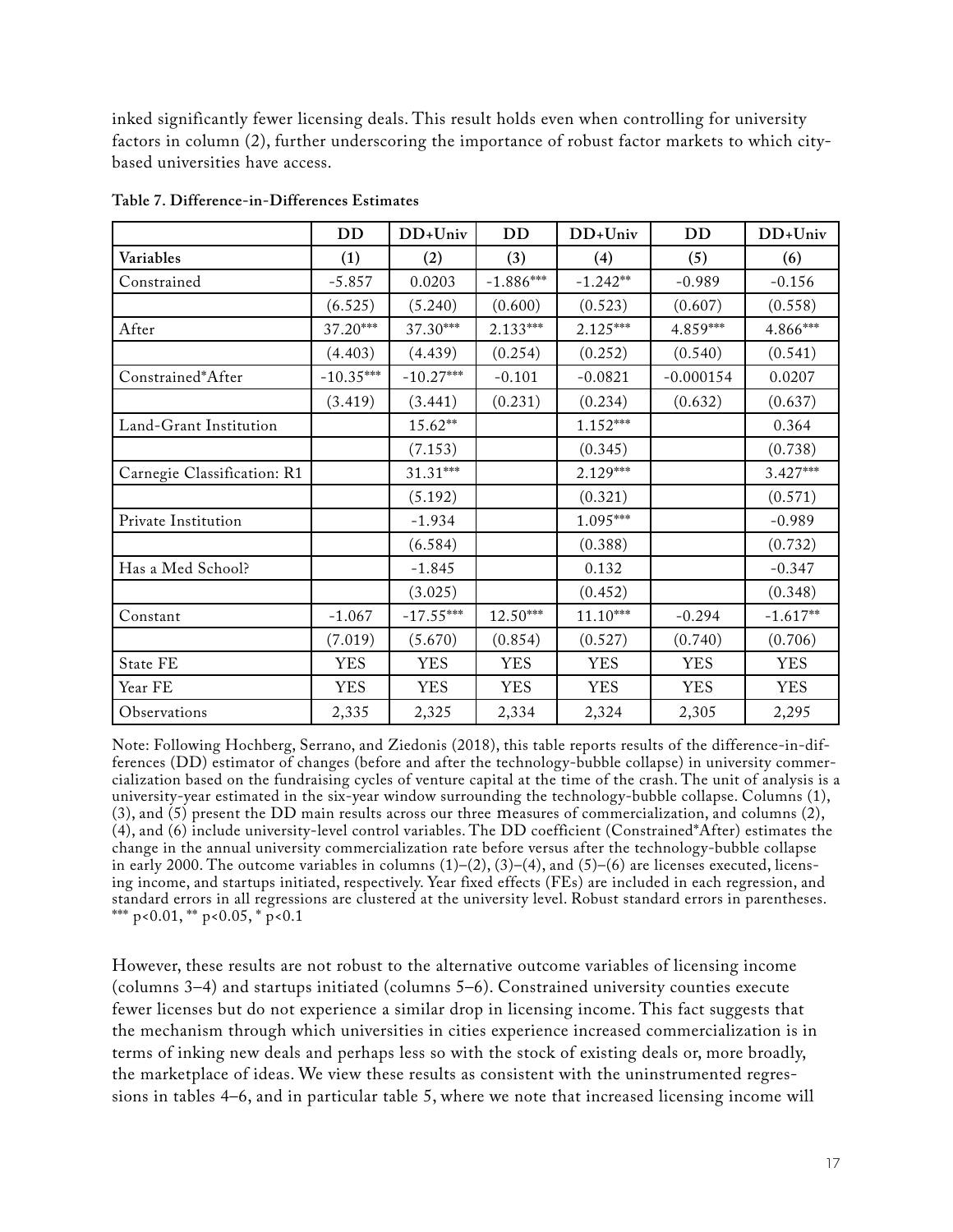undoubtedly stem from more deals, but unexpected business cycle downturns limit future commercialization prospects rather than current ones.

In the online appendix we utilize an instrumental-variable approach to address any lingering endogeneity concerns.

# **7. Discussion**

Universities play a crucial role in the knowledge economy, further supporting innovation and regional economic development, with technology-transfer offices sitting in the middle of this support structure. These university systems are often supported by state and local governments that aim to spur investment, migration, and economic activity to their respective regions with limited resources.

Technology transfer is one such competitive avenue in this space, particularly given the state-level funding of universities. Indeed, the pace of university commercialization has been increasing since the passage of the Bayh-Dole Act of 1980 (Mowery et al., 2002). However, relatively little work has examined how historical placement of the university impacts this commercialization. This open question has grown in importance as policymakers look to grow their local economies while colleges and universities fight over a shrinking pie of research funding. By exploring the local impact cityhood and university placement have on the commercialization of university IP, this study provides insight into three major policy concerns: the impact of agglomeration on innovation, the development of new technologies, and the growth of the knowledge economy more generally.

Our findings suggest that cityhood significantly and meaningfully increases university commercialization. Universities that sit in cities exhibit more licensing and entrepreneurial spawning, even when controlling for features of the university itself as well as those of the local economy.

Interestingly enough, a city-based location of a university likely only tells part of the story. Indeed, access to local markets in general ignores the subtler question of which kinds of research require access to which sort of market. Our results suggest that the importance of cityhood for commercialization rests in new deal formation. From these results, we might posit that while city universities have access to greater *capital* markets, rural universities are perhaps more likely to commercialize agricultural IP, wherein *labor* markets might prove more valuable. Regardless, at a time when telecommuting is becoming easier and more common, the impact of cityhood suggests an important policy proposal of suburban and rural campuses installing urban satellites.

We see these findings reflected in "real world" policy insights at both the university and government levels. Take for instance, the recent development of the Cornell University Technology Campus on Roosevelt Island in Manhattan. Cornell Tech's stated premise is that the "rapid pace of innovation in the digital age calls for new approaches to commercializing university technology, new levels of strategic collaboration between companies and universities." In other words, in building an urban campus 220 miles from rural Ithaca, New York, Cornell seeks to tie together its history of Ivy League research generation with the financial and commercialization capacities of New York City.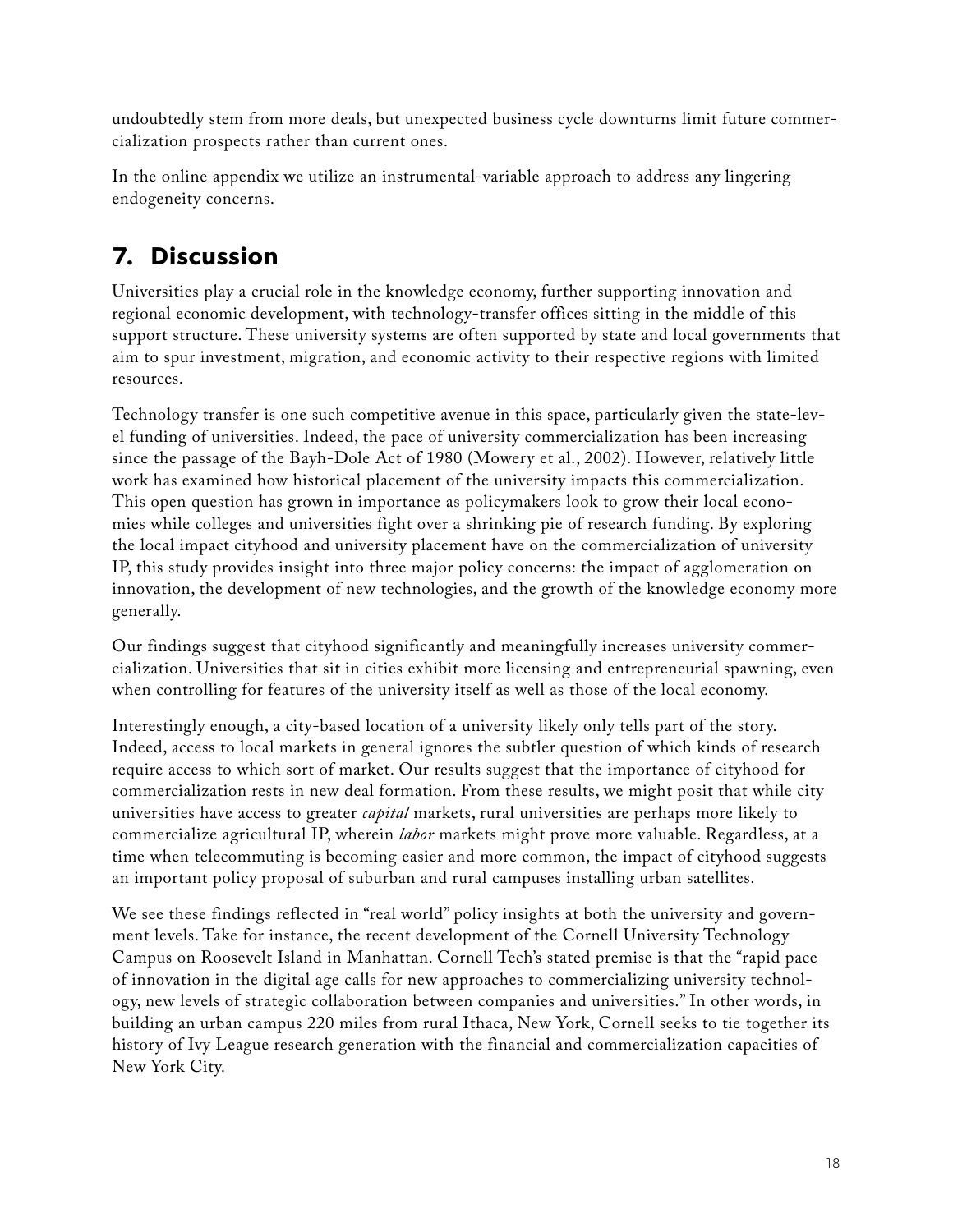At first blush, policymakers would do well to follow suit. Estimates from 2011 of the potential economic impacts of Cornell Tech are to the tune of "up to 8,000 permanent jobs, hundreds of spinoff companies and more than \$23 billion in economic activity over a period of 35 years" (Tsuboyama and Treen, 2011).

Our results are somewhat more circumspect. Indeed, we find our most conservative estimates suggest the impact of an urban campus setting at an additional \$2.6 million annually in licensing revenue. On the one hand, this might pale in comparison to a typical university's operating revenue. For example, the University of Delaware has annual operating revenues of roughly 500 times that (\$1.033 billion in 2020). On the other hand, however, this number is perhaps better viewed in the context of new construction, where lab space tends to cost \$750 per square foot and recent estimates of new campuses have placed building costs between \$30 million and \$2 billion (Scalisi, 2002).

## **8. Conclusion**

This paper studied the regional effects of university technology transfer in a sample of over 3,000 university-years. In it, we see that universities in cities have significantly higher rates of technology commercialization. Results are robust to the inclusion of various controls (such as the university status and local effects) and to the use of various proxies for the existence of the city and presence of local venture capital. We conclude this paper by examining the policy implications of increased commercialization and noting that future research will examine both the sorts of ideas which are commercialized and who is doing the commercialization.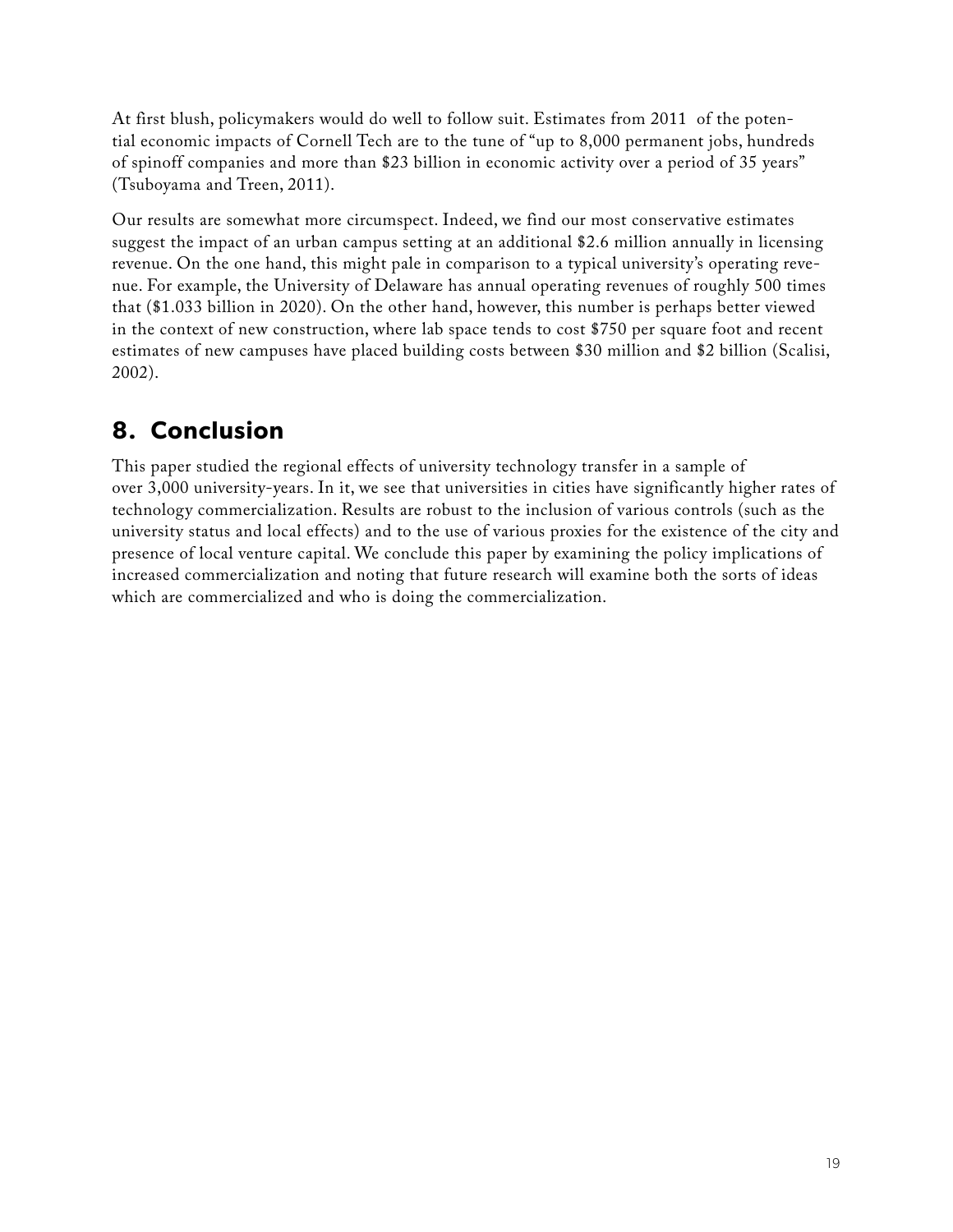#### **References**

- Arzaghi, Mohammad, and J. Vernon Henderson. "Networking off Madison Avenue." *Review of Economic Studies* 75, no. 4 (2008): 1011–38.
- Boldrin, Michele, and David Levine. "The Case against Intellectual Property." *American Economic Review* 92, no. 2 (2002): 209–12.
- Colyvas, Jeannette, Michael Crow, Annetine Gelijns, Roberto Mazzoleni, Richard R. Nelson, Nathan Rosenberg, and Bhaven N. Sampat. "How Do University Inventions Get into Practice?" *Management Science* 48, no. 1 (2002): 61–72.
- Delgado, Mercedes, Michael E. Porter, and Scott Stern. "Defining Clusters of Related Industries." *Journal of Economic Geography* 16, no. 1 (2016): 1–38.
- Di Gregorio, Dante, and Scott Shane. "Why Do Some Universities Generate More Start-Ups than Others?" *Research Policy* 32, no. 2 (2003): 209–27.
- Duranton, Gilles, and Diego Puga. "Nursery Cities: Urban Diversity, Process Innovation, and the Life Cycle of Products." *American Economic Review* 91, no. 5 (2001): 1454–77.
- Feldman, Maryann P., and David B. Audretsch. "Innovation in Cities: Science-Based Diversity, Specialization and Localized Competition." *European Economic Review* 43, no. 2 (1999): 409–29.
- Harmon, Brian, Alexander Ardishvili, Richard Cardozo, Tait Elder, John Leuthold, John Parshall, Michael Raghian, and Donald Smith. "Mapping the University Technology Transfer Process." *Journal of Business Venturing* 12, no. 6 (1997): 423–34.
- Henderson, J. Vernon. "Efficiency of Resource Usage and City Size." *Journal of Urban Economics* 19, no. 1 (1986): 47–70.
- Henderson, Rebecca, Adam B. Jaffe, and Manuel Trajtenberg. "Universities as a Source of Commercial Technology: A Detailed Analysis of University Patenting, 1965–1988." *Review of Economics and Statistics* 80, no. 1 (1998): 119–27.
- Henderson, Vernon, Ari Kuncoro, and Matt Turner. "Industrial Development in Cities." *Journal of Political Economy* 103, no. 5 (1995): 1067–1090.
- Hochberg, Yael V., Carlos J. Serrano, and Rosemarie H. Ziedonis. "Patent Collateral, Investor Commitment, and the Market for Venture Lending." *Journal of Financial Economics* 130, no. 1 (2018): 74–94.
- Hollar, Michael. "Industrial Diversity and Agglomeration Economies." *US Department of Housing and Urban Development Working Paper* 06–03 (2006).
- Holmstrom, Bengt, and Jean Tirole. "Financial Intermediation, Loanable Funds, and the Real Sector." *Quarterly Journal of Economics* 112, no. 3 (1997): 663–91.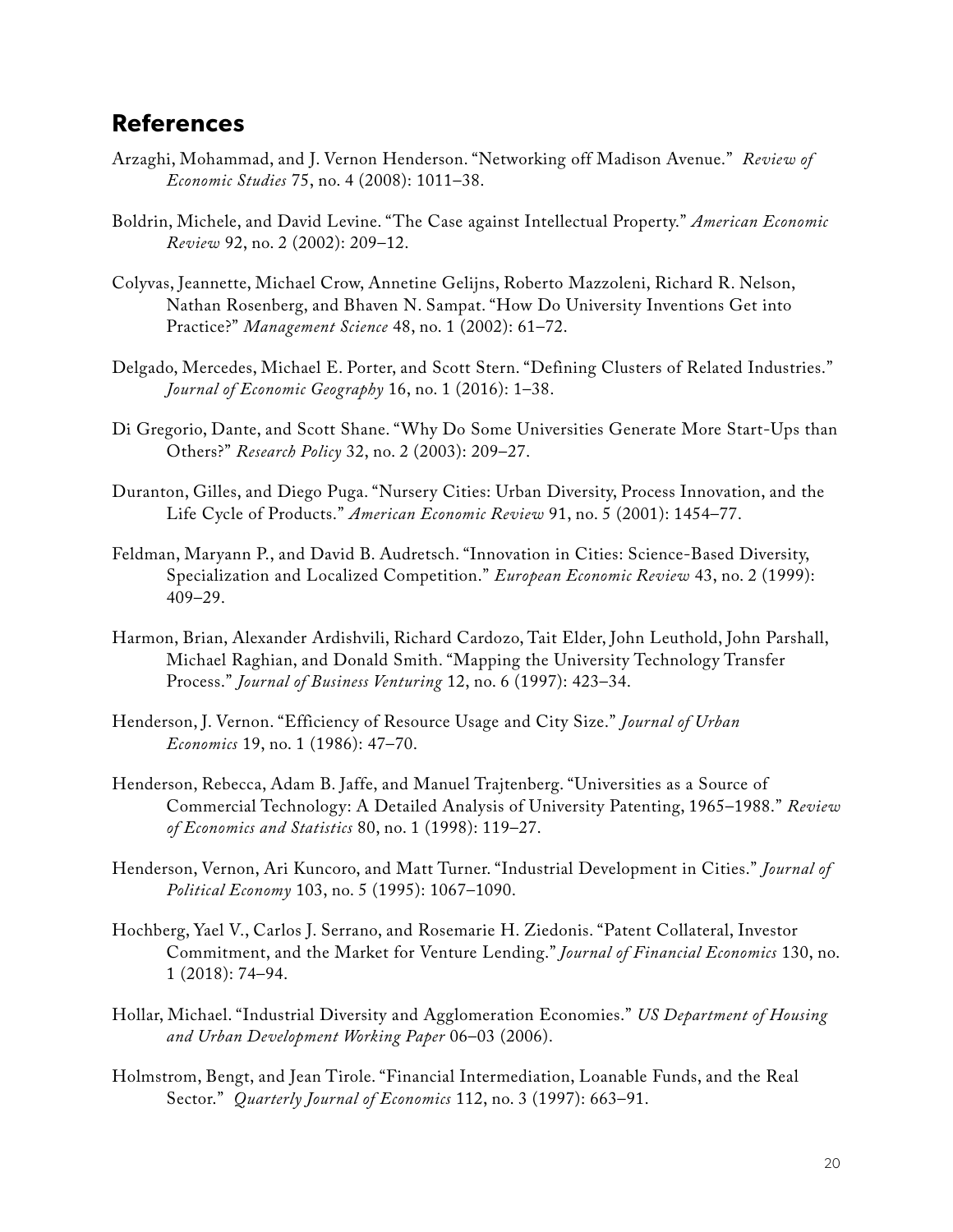- Hourihan, Matt, and David Parkes. "Guide to the President's Budget." *Research and Development FY* (2019).
- Jaffe, Adam B. "Real Effects of Academic Research." *American Economic Review* (1989): 957–70.
- Krugman, Paul. "What's New about the New Economic Geography?" *Oxford Review of Economic Policy* 14, no. 2 (1998): 7–17.
- Lee, Ki-Dong, and Seok-Joon Hwang. "Regional heterogeneity and location choice of FDI in Korea via agglomeration and linkage relationships." *Journal of the Asia Pacif ic Economy* 19.3 (2014): 464-487.
- Lerner, Josh. *Boulevard of Broken Dreams: Why Public Efforts to Boost Entrepreneurship and Venture Capital Have Failed—and What to Do about It*. Princeton University Press, 2012.
- Lerner, Josh, and Joacim Tåg. "Institutions and venture capital." *Industrial and Corporate Change* 22.1 (2013): 153-182.
- Lindelöf, Peter, and Hans Löfsten. "Proximity as a Resource Base for Competitive Advantage: University–Industry Links for Technology Transfer." *Journal of Technology Transfer* 29, no. 3 (2004): 311–26.
- Moretti, Enrico. "Workers' Education, Spillovers, and Productivity: Evidence from Plant-Level Production Functions." *American Economic Review* 94, no. 3 (2004): 656–90.
- Mowery, David C., Bhaven N. Sampat, and Arvids A. Ziedonis. "Learning to Patent: Institutional Experience, Learning, and the Characteristics of US University Patents after the Bayh-Dole Act, 1981–1992." *Management Science* 48, no. 1 (2002): 73–89.
- Nakamura, Ryohei. "Agglomeration Economies in Urban Manufacturing Industries: A Case of Japanese Cities." *Journal of Urban Economics* 17, no. 1 (1985): 108–24.
- Office of Technology Commercialization. (2016). *The 8 steps of technology commercialization*. Retrieved May 11, 2022, from [https://research.utexas.edu/wp-content/uploads/](https://research.utexas.edu/wp-content/uploads/sites/6/2015/10/8StepsOfTechCommercialization.pdf) [sites/6/2015/10/8StepsOfTechCommercialization.pdf](https://research.utexas.edu/wp-content/uploads/sites/6/2015/10/8StepsOfTechCommercialization.pdf)
- Parker, Douglas D. and David Zilberman. "University Technology Transfers: Impacts on Local and U.S. Economies." *Contemporary Economic Policy* 11.2 (1993): 87-99.
- Phan, Phillip H., Donald S. Siegel, and Mike Wright. "Science Parks and Incubators: Observations, Synthesis and Future Research." *Journal of Business Venturing* 20, no. 2 (2005): 165–82.
- Rafferty, Matthew. "The Bayh–Dole Act and University Research and Development." *Research Policy* 37, no. 1 (2008): 29–40.
- Scalisi, Tom. "How Much Does It Cost to Build a School?" *Levelset*, 24 January 2022, [https://www.](https://www.levelset.com/blog/cost-to-build-a-school/) [levelset.com/blog/cost-to-build-a-school/](https://www.levelset.com/blog/cost-to-build-a-school/).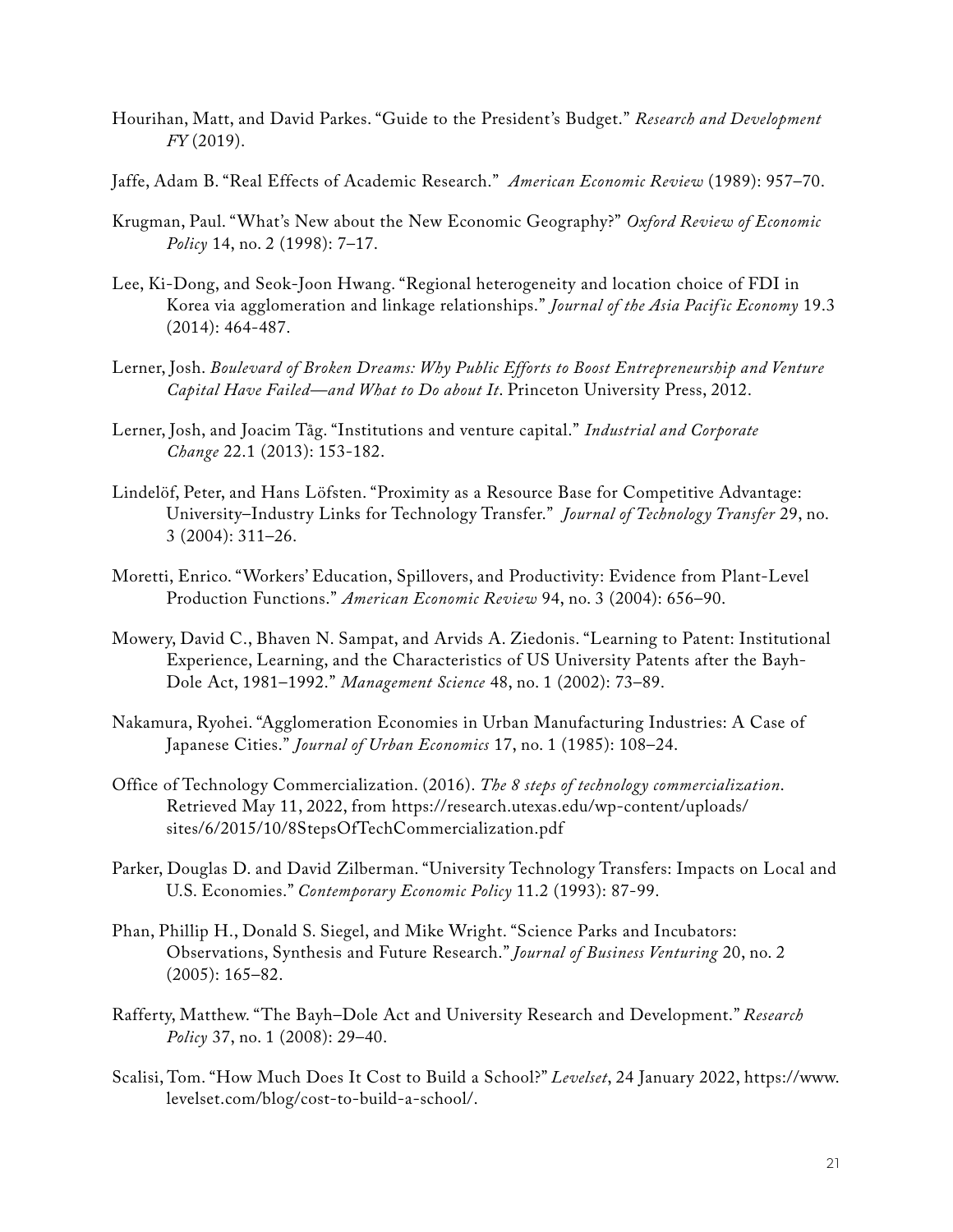- Shapiro, Jesse M. "Smart Cities: Quality of Life, Productivity, and the Growth Effects of Human Capital." *Review of Economics and Statistics* 88, no. 2 (2006): 324–35.
- Thursby, Jerry G., and Marie C. Thursby. "Who Is Selling the Ivory Tower? Sources of Growth in University Licensing." *Management Science* 48, no. 1 (2002): 90–104.
- Tsuboyama, Lauren, and Kate Treen. "Cornell Tech Campus Opens on Roosevelt Island, Marking Transformational Milestone for Tech in NYC." *Cornell Tech* (2011), [https://tech.cornell.](https://tech.cornell.edu/press/) [edu/press/.](https://tech.cornell.edu/press/)
- Valero, Anna, and John Van Reenen. "The Economic Impact of Universities: Evidence from across the Globe." *Economics of Education Review* 68 (2019): 53–67.
- Zucker, Lynne G., Michael R. Darby, and Marilynn B. Brewer. "Intellectual Human Capital and the Birth of US Biotechnology Enterprises." *American Economic Review* 88, no. 1 (1998): 290–306.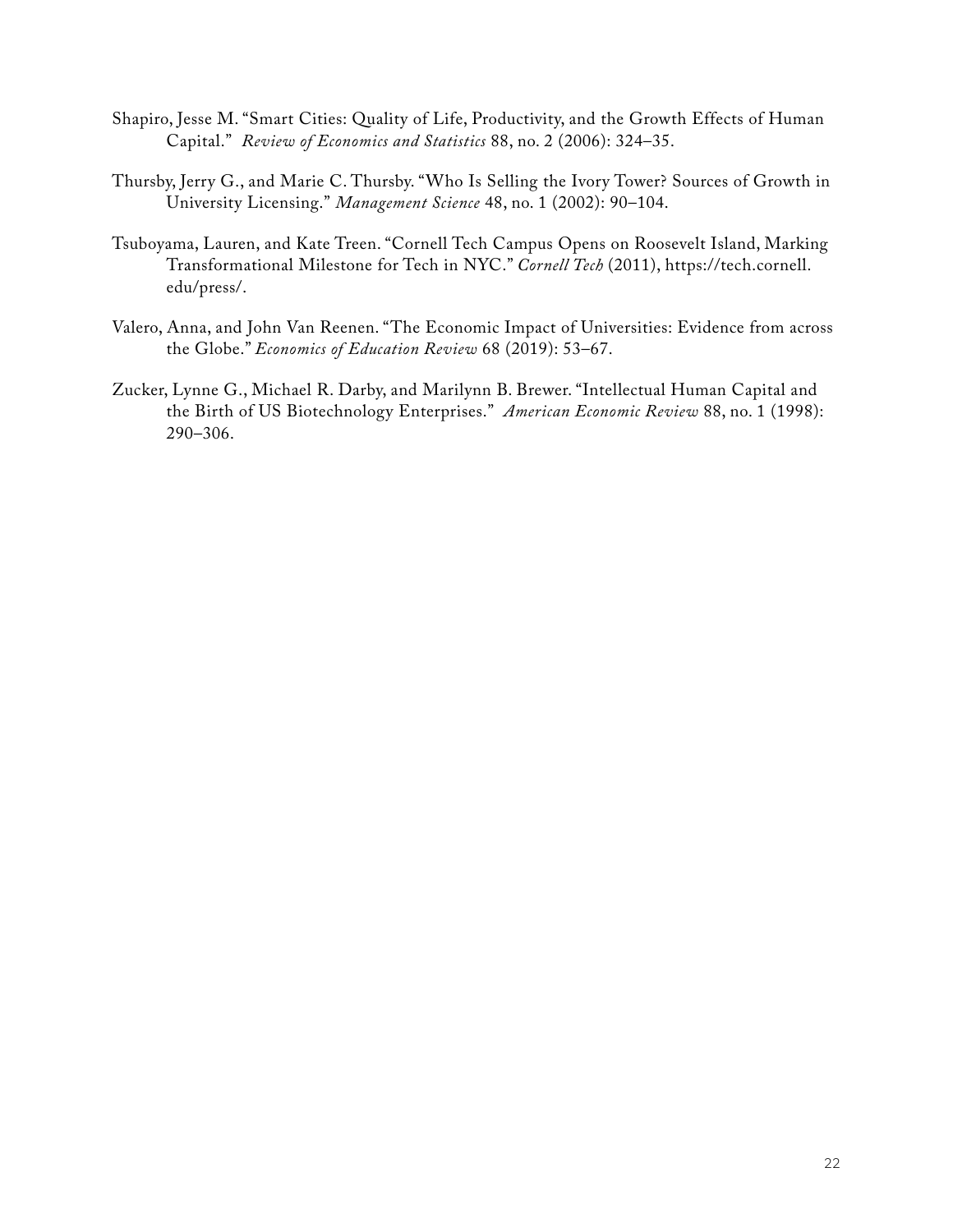### **Appendix**

#### **Long-Difference Approach**

To study how initial university characteristics impact commercialization several years out, we implement long-difference regressions of the following form:

$$
\Delta C_i = \beta_i City_i + \beta_2 U_i + S_i + + \varepsilon_i (A1)
$$

 $\Delta C_i$  is a university's change in a commercialization outcome between 1995 and 2014,  $City_i$  is an indicator for whether the university sits in a city,  $U_i$  is a vector of initial university controls, and  $S<sub>i</sub>$  is a state fixed effect. We present results from this estimation in appendix table 4 for all three commercialization outcomes and find that being in a city still significantly and positively impacts commercialization 20 years later. However, due to data limitations we do not include controls for initial local markets, and so we present these regressions as purely supplemental.

#### **Instrumental-Variables Approach**

As an additional robustness check, we address the remaining endogeneity concerns with an instrumental-variable (IV) approach. Specifically, we use proximity to historical mines to instrument for cityhood (or, more accurately, lack thereof ). Since Chinitz (1961), mining culture has been posited to have a lasting impact on development of local factor markets given its impact on labor, capital, and industry. This approach follows Glaeser, Kerr, and Kerr (2015), who note the negative correlation between historical ore deposits and contemporary patterns of industrial diversity, as well as Stuetzer et al. (2018), who use historical mining to instrument for entrepreneurial culture within a city.

To be fair, this approach is somewhat removed from Glaeser, Kerr, and Kerr's (2015) original intent; however, measuring modern entrepreneurship often is associated with similar endogeneity concerns to cityhood itself. Glaeser, Kerr, and Kerr argue that "proximity to historical mining deposits is associated with bigger firms and fewer start-ups." In turn, this decreased culture of entrepreneurship and innovation leads to lower urban growth. We take this argument one step further: decreased urban growth implies a lower likelihood of "cityhood." This satisfies the first requirement of an IV regression: that the instrument predict the endogenous regressor. First-stage regressions in appendix table 5 confirm this result.

In a first-stage regression, an increase in the median count of mines within a 250-mile band is associated with a 6 percent decrease in the probability of cityhood. To better illustrate the first stage, Los Angeles has no nearby historical mines in our data and is home to the urban campuses of Caltech and University of Southern California (USC), both highly successful at commercialization. Meanwhile Wright State in Ohio does not sit on an urban campus but is within 250 miles of over 3,000 historical mines. Wright State executes licenses and options at a rate of about 1/25th that of USC.

While cityhood may be endogenous to university commercialization, we argue that the exclusion restriction likely holds. In other words, the only way historical mining deposits can influence modern commercialization is through their tendency to not be associated with cityhood status. This makes sense in a historical context where mining deposits are a finite resource, and former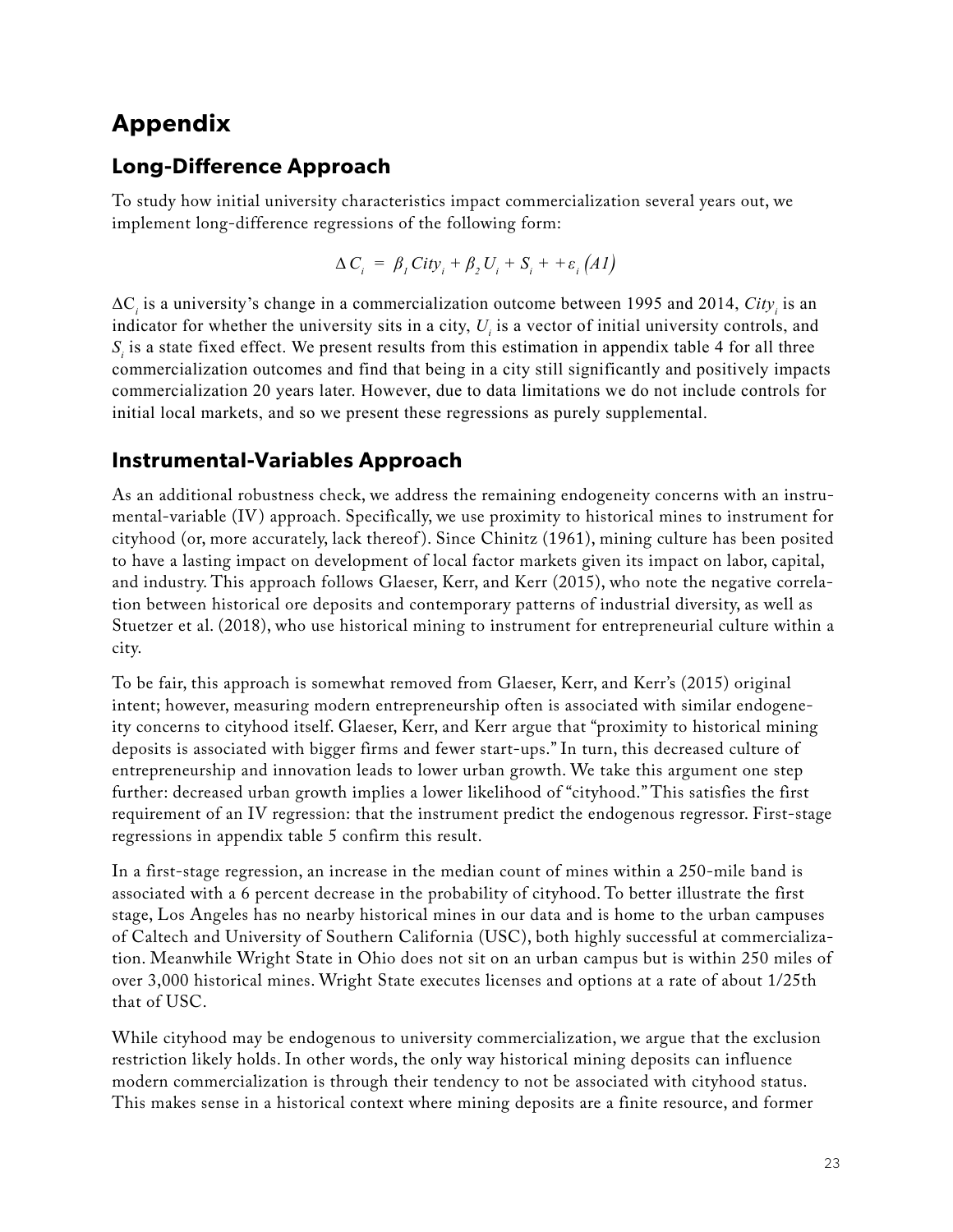mining sites are now more associated with so-called "ghost towns" than with urban cityscapes (Graves, Weiler, and Tynon, 2009). We further note that (relative to historical mining) both university commercialization and venture capital are relative recent developments. To that end, we utilize the count of historical mines within a 250-mile band of the city center.

Appendix table 5 presents two-stage least squares estimates of pooled cross-sectional data regressing commercialization on (instrumented) cityhood. In columns (1) and (2), cityhood status causes a university to execute about 150 additional licenses a year. It is important to note this is much larger than the OLS estimates. There are two reasons why IV estimates are typically larger than their OLS counterparts. First, uncorrected measurement error in our *City* indicator in the uninstrumented regressions might bias the coefficient estimates toward 0. Since the IV regressions are unaffected by this error, they will furnish larger estimates. Second, since IV estimates represent a "local average treatment effect," we are ostensibly estimating based only on those universities that are impacted by the instrument. In the context of our study, it may be helpful to imagine this in reverse: a university in a college town that would have evolved into a big city were it not for its historical mining deposits. We observe similar coefficient increases across appendix table 5 for our alternate measures of commercialization.

Columns (3) and (4) present estimates where the dependent variable is (log) licensing dollars, where cityhood causes a 7 percent increase in gross licensing income. However, these results lose significance when including the full set of university controls.

Finally, columns (5) and (6) examine cityhood's effect on university startups, causing about 14 new startups a year. Appendix figure 1 presents plots of the reduced-form estimates described above.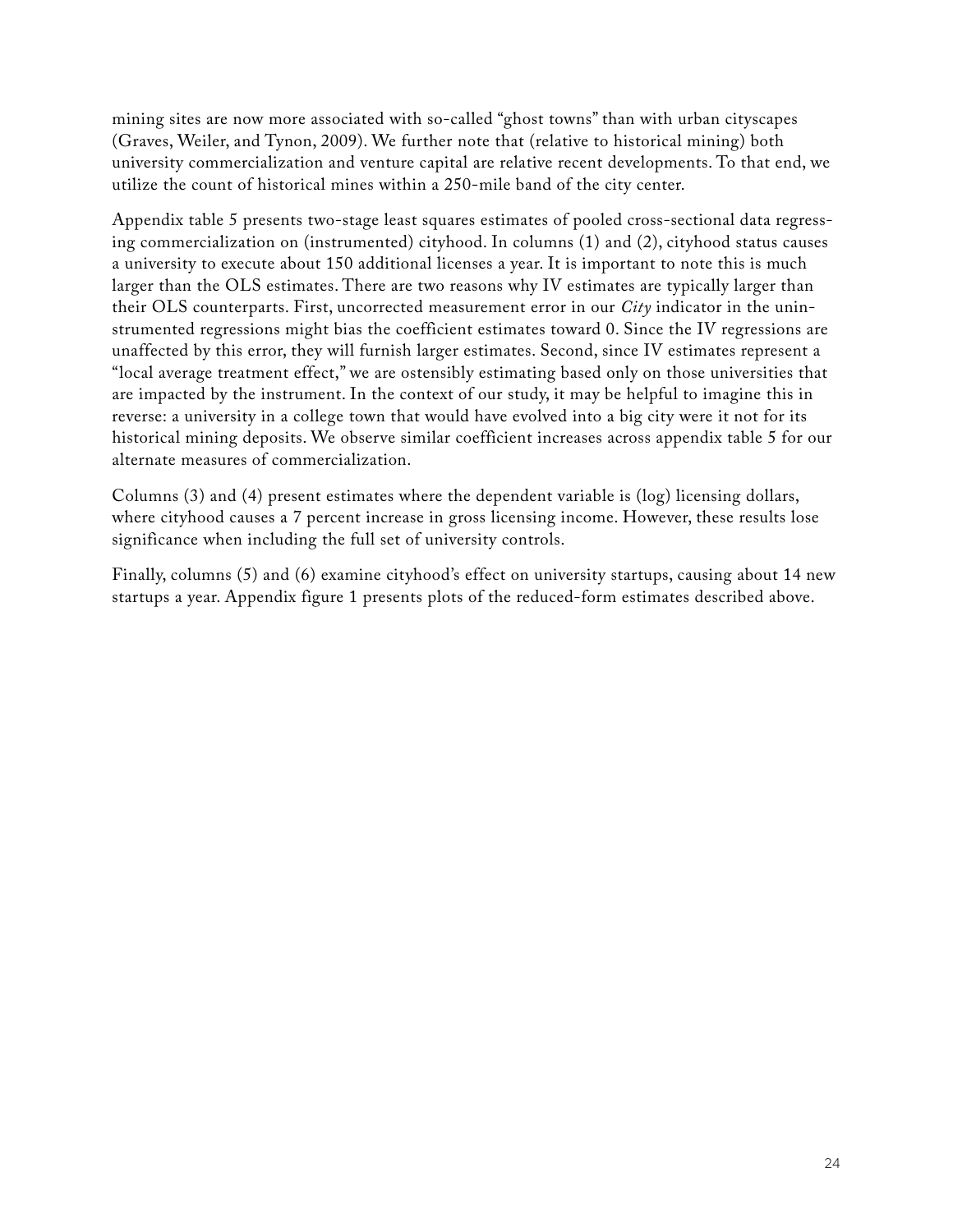#### **Appendix References**

- Chinitz, Benjamin. "Contrasts in Agglomeration: New York and Pittsburgh." *American Economic Review* 51, no. 2 (1961): 279–89.
- Glaeser, Edward L., Sari Pekkala Kerr, and William R. Kerr. "Entrepreneurship and Urban Growth: An Empirical Assessment with Historical Mines." *Review of Economics and Statistics* 97, no. 2 (2015): 498–520.
- Graves, Philip E., Stephan Weiler, and Emily E. Tynon. "The Economics of Ghost Towns." *Journal of Regional Analysis and Policy* 39, no. 2 (2009): 131–40.
- Stuetzer, Michael, David B. Audretsch, Martin Obschonka, Samuel D. Gosling, Peter J. Rentfrow, and Jeff Potter. "Entrepreneurship Culture, Knowledge Spillovers and the Growth of Regions." *Regional Studies* 52, no. 5 (2018): 608–18.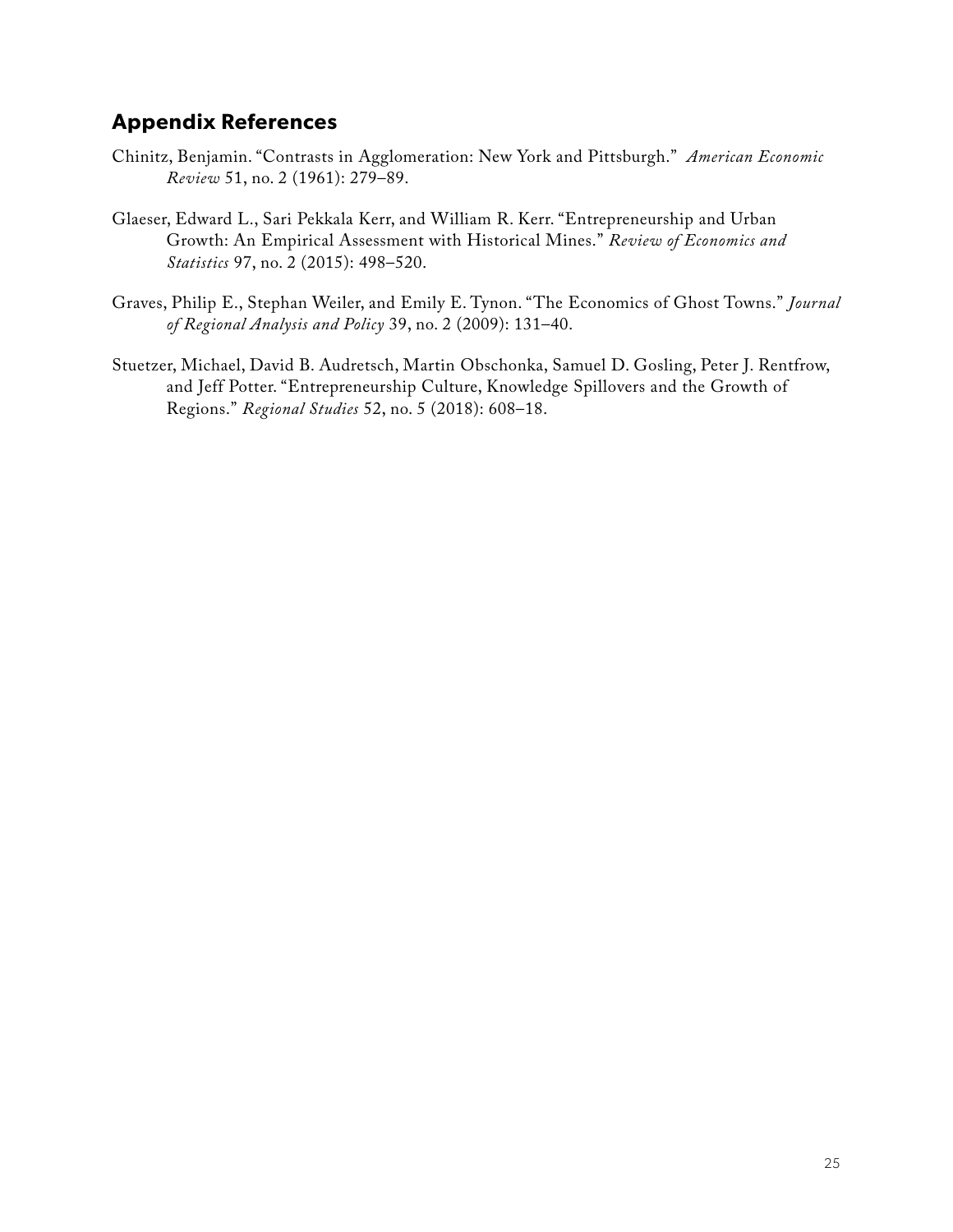#### **Appendix Tables and Figures**

| Variables                   | (1)        | (2)          | (3)         | (4)          |
|-----------------------------|------------|--------------|-------------|--------------|
| City (pop>100,000)          | 12.30***   | 24.40***     | 9.042**     | 19.91***     |
|                             | (4.024)    | (5.936)      | (3.782)     | (5.334)      |
| Carnegie Classification: R1 |            |              | 30.94***    | 33.52***     |
|                             |            |              | (3.635)     | (4.662)      |
| Land-Grant Institution      |            |              | 9.689*      | 10.98        |
|                             |            |              | (5.554)     | (7.277)      |
| Private Institution         |            |              | 0.555       | $-4.469$     |
|                             |            |              | (3.861)     | (6.236)      |
| Has Med School?             |            |              | 1.213       | $-2.762$     |
|                             |            |              | (2.204)     | (4.849)      |
| Cluster Strength            |            | 0.487        |             | 1.693        |
|                             |            | (8.341)      |             | (8.459)      |
| %BA/BS                      |            | 146.0***     |             | 83.46***     |
|                             |            | (32.91)      |             | (30.64)      |
| GDP/Capita                  |            | $-2.14e-05$  |             | 9.80e-06     |
|                             |            | $(6.15e-05)$ |             | $(6.12e-05)$ |
| Constant                    | 0.0938     | $-35.73***$  | $-15.90***$ | $-32.61***$  |
|                             | (2.943)    | (11.06)      | (3.621)     | (10.70)      |
| Year FE                     | <b>YES</b> | <b>YES</b>   | <b>YES</b>  | <b>YES</b>   |
| Observations                | 2,920      | 911          | 2,874       | 898          |

**Appendix Table 1. Panel Regressions: Licenses and Options Executed (City Pop>100,000)**

Note: This table represents panel regressions described in section 4. The data come from the Association of University Technology Managers. Each observation corresponds to a university-year. The outcome variable is total licenses and options executed in a given university-year. The treatment variable, city, is limited to only those with a population of greater than 100,000. Year fixed effects (FEs) are included in each regression, and standard errors in all regressions are clustered at the university level. Robust standard errors in parentheses. \*\*\* p<0.01, \*\* p<0.05, \* p<0.1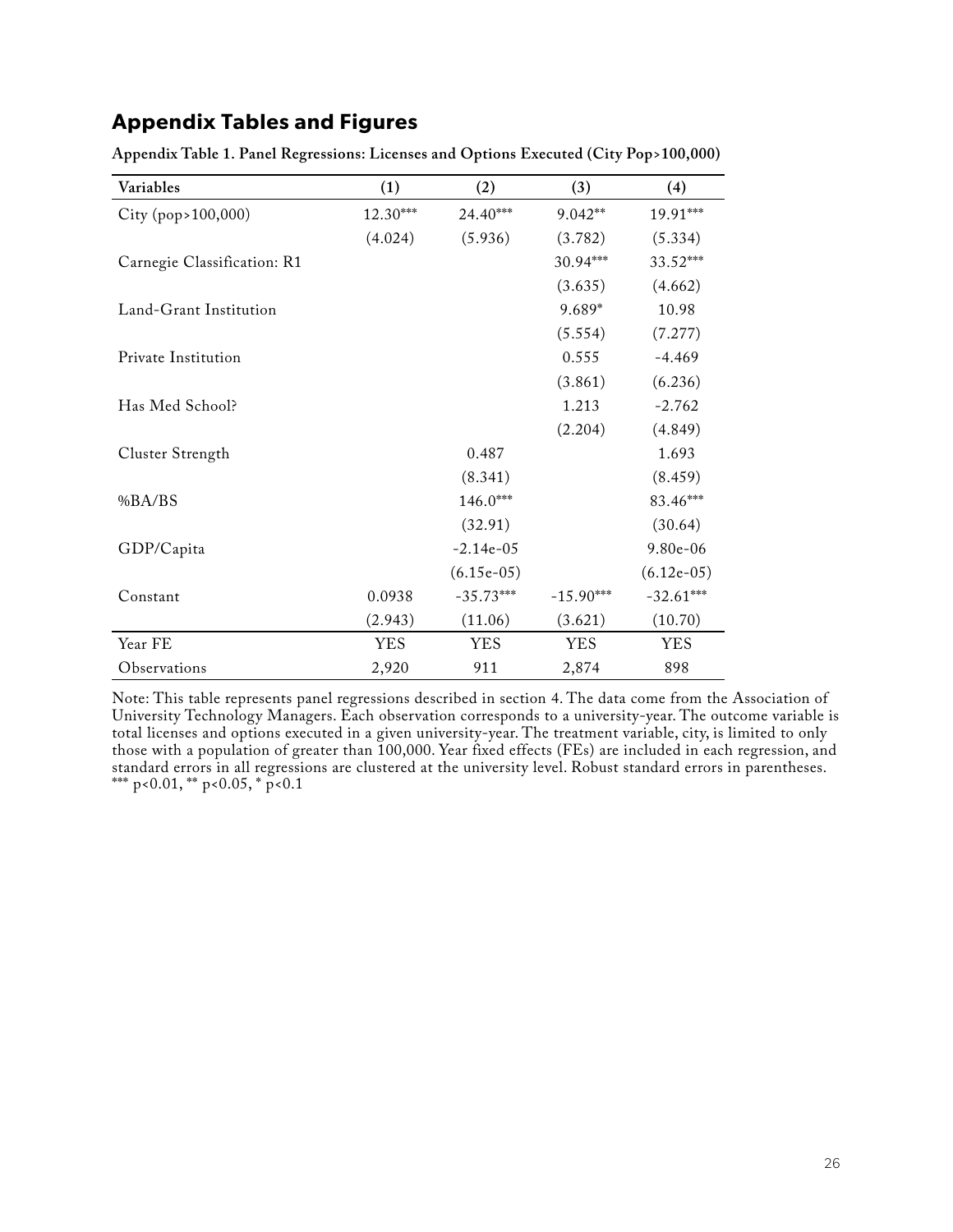| Variables                   | (1)        | (2)          | (3)        | (4)          | (5)          |
|-----------------------------|------------|--------------|------------|--------------|--------------|
| City (pop>100,000)          | 1.216***   | 1.039***     | $0.728***$ | $0.451*$     | 0.367        |
|                             | (0.323)    | (0.333)      | (0.253)    | (0.268)      | (0.261)      |
| Carnegie Classification: R1 |            |              | 2.765***   | $2.261***$   | $1.961***$   |
|                             |            |              | (0.282)    | (0.301)      | (0.295)      |
| Land-Grant Institution      |            |              | $0.844***$ | $0.519*$     | $0.436*$     |
|                             |            |              | (0.284)    | (0.283)      | (0.262)      |
| Private Institution         |            |              | 1.200***   | $1.049***$   | $1.113***$   |
|                             |            |              | (0.277)    | (0.305)      | (0.293)      |
| Has Med School?             |            |              | 0.518      | $0.855***$   | $0.860***$   |
|                             |            |              | (0.387)    | (0.262)      | (0.241)      |
| Cluster Strength            |            | $-0.596$     |            | $-0.639*$    | $-0.647*$    |
|                             |            | (0.396)      |            | (0.387)      | (0.382)      |
| %BA/BS                      |            | 8.250***     |            | 4.936***     | 4.542***     |
|                             |            | (1.705)      |            | (1.470)      | (1.405)      |
| GDP/Capita                  |            | 8.13e-06***  |            | 5.35e-06**   | $5.00e-06**$ |
|                             |            | $(2.27e-06)$ |            | $(2.16e-06)$ | $(2.02e-06)$ |
| Licenses Executed           |            |              |            |              | $0.00701***$ |
|                             |            |              |            |              | (0.00157)    |
| Constant                    | $11.17***$ | $10.39***$   | 9.303***   | 9.897***     | $10.10***$   |
|                             | (0.238)    | (0.591)      | (0.274)    | (0.505)      | (0.484)      |
| Year FE                     | <b>YES</b> | <b>YES</b>   | <b>YES</b> | <b>YES</b>   | <b>YES</b>   |
| Observations                | 2,885      | 897          | 2,839      | 884          | 870          |

**Appendix Table 2. Panel Regressions: Log Licensing Dollars (City Pop>100,000)**

Note: This table represents panel regressions described in section 4. The data come from the Association of University Technology Managers. Each observation corresponds to a university-year. The outcome variable is log gross licensing income in a given university-year. The treatment variable, city, is limited to only those with a population of greater than 100,000. Year fixed effects (FEs) are included in each regression, and standard errors in all regressions are clustered at the university level. Robust standard errors in parentheses. \*\*\*  $p<0.01$ , \*\*  $p<0.05$ ,  $p<sub>o</sub>$   $p<0.1$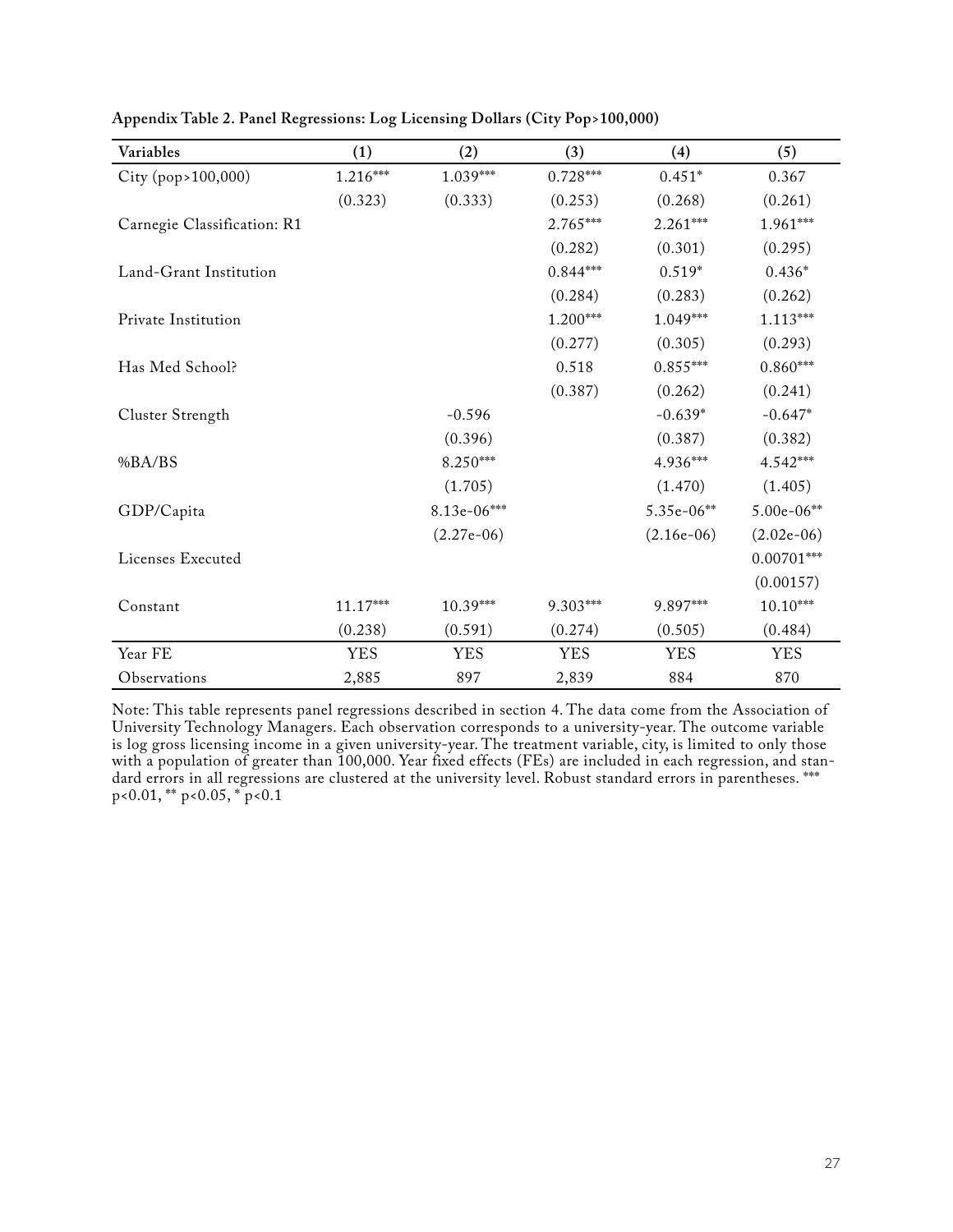| Variables                   | (1)         | (2)          | (3)         | (4)          | (5)          |
|-----------------------------|-------------|--------------|-------------|--------------|--------------|
| City (pop>100,000)          | $0.691***$  | $0.855***$   | $0.494***$  | $0.666***$   | $0.475***$   |
|                             | (0.170)     | (0.180)      | (0.140)     | (0.161)      | (0.120)      |
| Carnegie Classification: R1 |             |              | $1.430***$  | $1.195***$   | 0.999***     |
|                             |             |              | (0.166)     | (0.150)      | (0.132)      |
| Land-Grant Institution      |             |              | 0.221       | 0.206        | 0.0983       |
|                             |             |              | (0.182)     | (0.195)      | (0.129)      |
| Private Institution         |             |              | 0.0616      | 0.0518       | 0.0657       |
|                             |             |              | (0.136)     | (0.159)      | (0.146)      |
| Has Med School?             |             |              | 0.135       | $0.263*$     | $0.244*$     |
|                             |             |              | (0.156)     | (0.151)      | (0.131)      |
| Cluster Strength            |             | $0.471**$    |             | $0.495**$    | 0.106        |
|                             |             | (0.226)      |             | (0.209)      | (0.247)      |
| %BA/BS                      |             | 4.511***     |             | $2.310***$   | $2.065***$   |
|                             |             | (0.927)      |             | (0.755)      | (0.642)      |
| GDP/Capita                  |             | $-1.86e-06$  |             | $-2.09e-06$  | $-2.50e-06*$ |
|                             |             | $(1.34e-06)$ |             | $(1.28e-06)$ | $(1.38e-06)$ |
| Constant                    | $-0.443***$ | $-1.078***$  | $-1.401***$ | $-1.268***$  | $-0.824***$  |
|                             | (0.145)     | (0.370)      | (0.175)     | (0.317)      | (0.251)      |
| Year FE                     | <b>YES</b>  | <b>YES</b>   | <b>YES</b>  | <b>YES</b>   | <b>YES</b>   |
| Observations                | 2,920       | 911          | 2,874       | 898          | 802          |

**Appendix Table 3. Panel Poisson Regressions: Startups Initiated (City Pop>100,000)**

Note: This table represents panel regressions described in section 4. The data come from the Association of University Technology Managers. Each observation corresponds to a university-year. The outcome variable is spinoff companies in a given university-year. The treatment variable, city, is limited to only those with a population of greater than 100,000. Year fixed effects (FEs) are included in each regression, and standard errors in all regressions are clustered at the university level. Column 5 restricts the data set to universities establishing no more than 10 startups. Robust standard errors in parentheses. \*\*\* p<0.01, \*\* p<0.05, \* p<0.1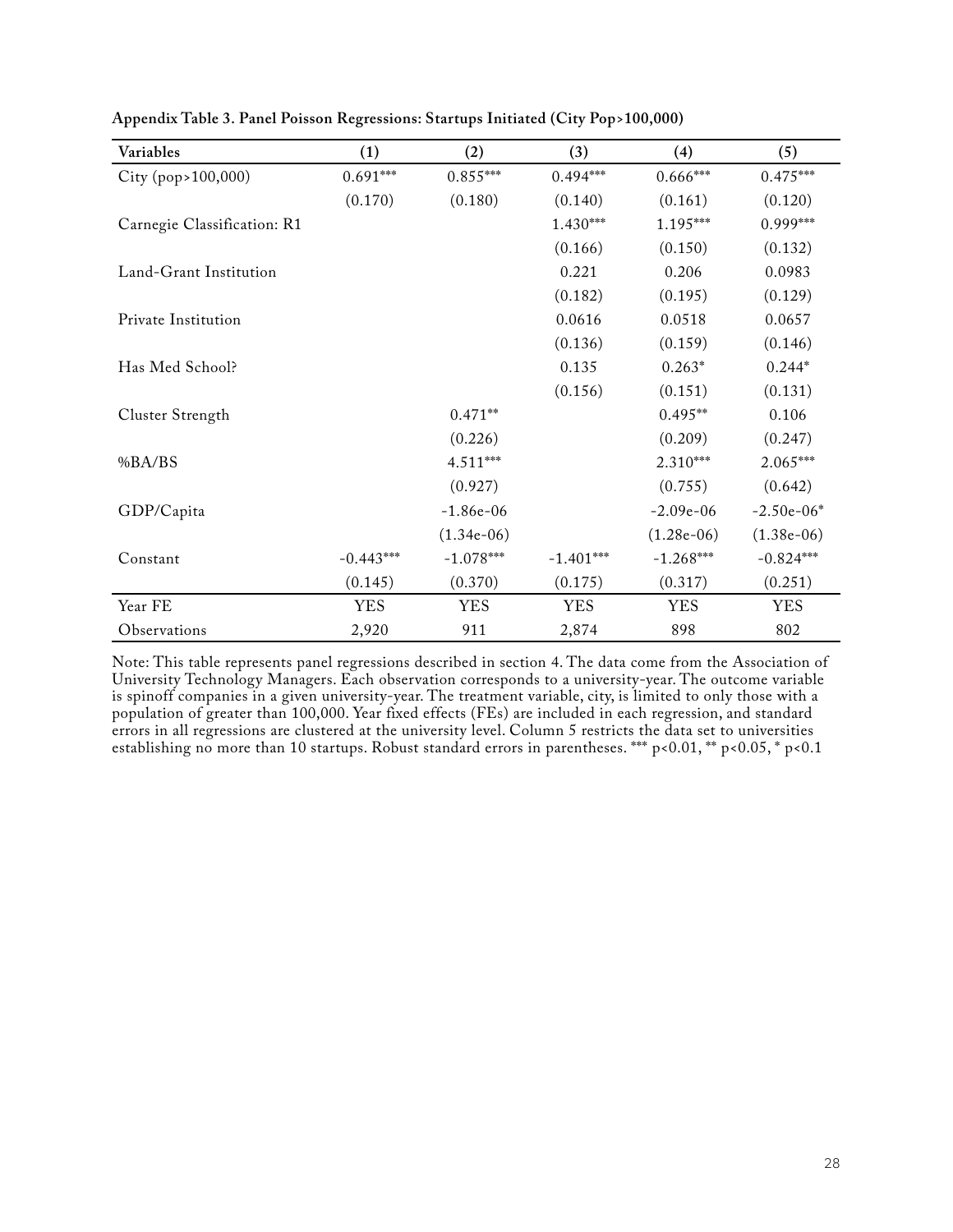| Variables                   | (Licensing) | (Revenue)  | (Startups) |
|-----------------------------|-------------|------------|------------|
| City                        | $17.28***$  | $1.033*$   | $2.217**$  |
|                             | (5.933)     | (0.525)    | (1.091)    |
| Carnegie Classification: R1 | $21.62***$  | $1.500***$ | $3.154***$ |
|                             | (6.787)     | (0.537)    | (0.882)    |
| Land-Grant Institution      | 5.012       | $-0.253$   | 2.065      |
|                             | (9.766)     | (0.419)    | (2.398)    |
| Private Institution         | $-10.73$    | $0.925*$   | 0.225      |
|                             | (9.544)     | (0.513)    | (1.167)    |
| Has Med School?             | 7.732       | 0.595      | 2.998      |
|                             | (7.866)     | (0.470)    | (1.913)    |
| Constant                    | $-2.395$    | $12.47***$ | $-1.416$   |
|                             | (6.342)     | (0.627)    | (1.747)    |
| <b>State FE</b>             | <b>YES</b>  | <b>YES</b> | <b>YES</b> |
| Observations                | 97          | 82         | 97         |

**Appendix Table 4. Long-Difference Regressions**

Note: This table represents panel regressions described in the online appendix. The data come from the Association of University Technology Managers. Each observation corresponds to a university. The outcome variables are changes in licenses executed, log licensing dollars, and spinoff companies, respectively. State fixed effects (FEs) are included in each regression, and robust standard errors are utilized in all regressions. Robust standard errors in parentheses. \*\*\* p<0.01, \*\* p<0.05, \* p<0.1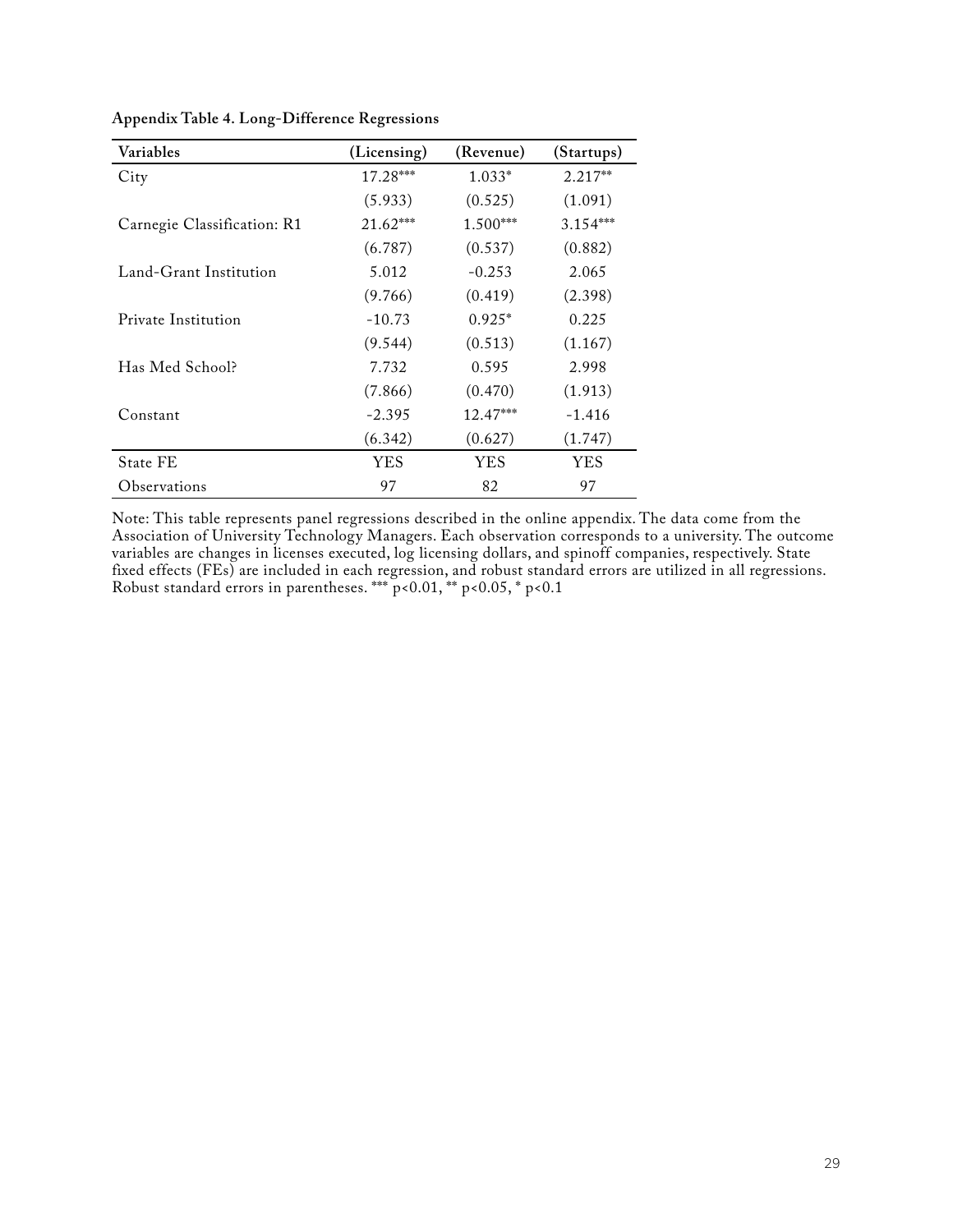| Variables                                                                      | (1)           | (2)           | (3)           | (4)           | (5)           | (6)           |
|--------------------------------------------------------------------------------|---------------|---------------|---------------|---------------|---------------|---------------|
| First-Stage Results. Dependent Variable: Cityhood Status                       |               |               |               |               |               |               |
| <b>Historical Mines</b>                                                        | $-0.00002***$ | $-0.00002***$ | $-0.00002***$ | $-0.00002***$ | $-0.00002***$ | $-0.00002***$ |
|                                                                                | $(8.77e-06)$  | $(8.66e-06)$  | $(8.74e-06)$  | $(8.64e-06)$  | $(8.77e-06)$  | $(8.66e-06)$  |
| Second-Stage Result. Dependent Variable: Commercialization Outcome (see notes) |               |               |               |               |               |               |
| City                                                                           | $166.5***$    | 147.6***      | $7.336**$     | 5.077*        | 14.77**       | 13.45**       |
|                                                                                | (66.22)       | (53.45)       | (3.707)       | (2.681)       | (6.112)       | (5.305)       |
| Carnegie Classification: R1                                                    |               | 11.20         |               | 2.778***      |               | 1.850**       |
|                                                                                |               | (7.415)       |               | (0.372)       |               | (0.743)       |
| Private Institution                                                            |               | 13.34***      |               | $1.552***$    |               | $1.113**$     |
|                                                                                |               | (4.805)       |               | (0.234)       |               | (0.479)       |
| Land-Grant Institution                                                         |               | 25.50***      |               | 1.137***      |               | 1.717***      |
|                                                                                |               | (6.405)       |               | (0.316)       |               | (0.635)       |
| Constant                                                                       | $-120.1**$    | $-123.2***$   | $6.416**$     | 5.624***      | $-10.84**$    | $-11.80***$   |
|                                                                                | (54.89)       | (42.67)       | (3.080)       | (2.140)       | (5.083)       | (4.239)       |
| Year FE                                                                        | <b>YES</b>    | <b>YES</b>    | <b>YES</b>    | <b>YES</b>    | <b>YES</b>    | <b>YES</b>    |
| Observations                                                                   | 2,536         | 2,536         | 2,544         | 2,544         | 2,507         | 2,507         |

**Appendix Table 5. Instrumental-Variable Regression Using Historical Mines**

Note: Following Glaeser, Kerr, and Kerr (2015), this table reports results of an instrumental-variable (IV) regression of university commercialization on cityhood status The unit of analysis is a university-year. Columns (1), (3), and (5) present the IV main results across our three measures of commercialization, and columns (2), (4), and (6) include university-level control variables. The first-stage estimates instrument number of historical mines within a 250-mile band for cityhood status. The outcome variables in columns (1)–(2), (3)–(4), and (5)–(6) are licenses executed, licensing income, and startups initiated, respectively. Year fixed effects (FEs) are included in each regression, and standard errors in all regressions are clustered at the university level. Robust standard errors in parentheses. \*\*\* p<0.01, \*\* p<0.05, \* p<0.1